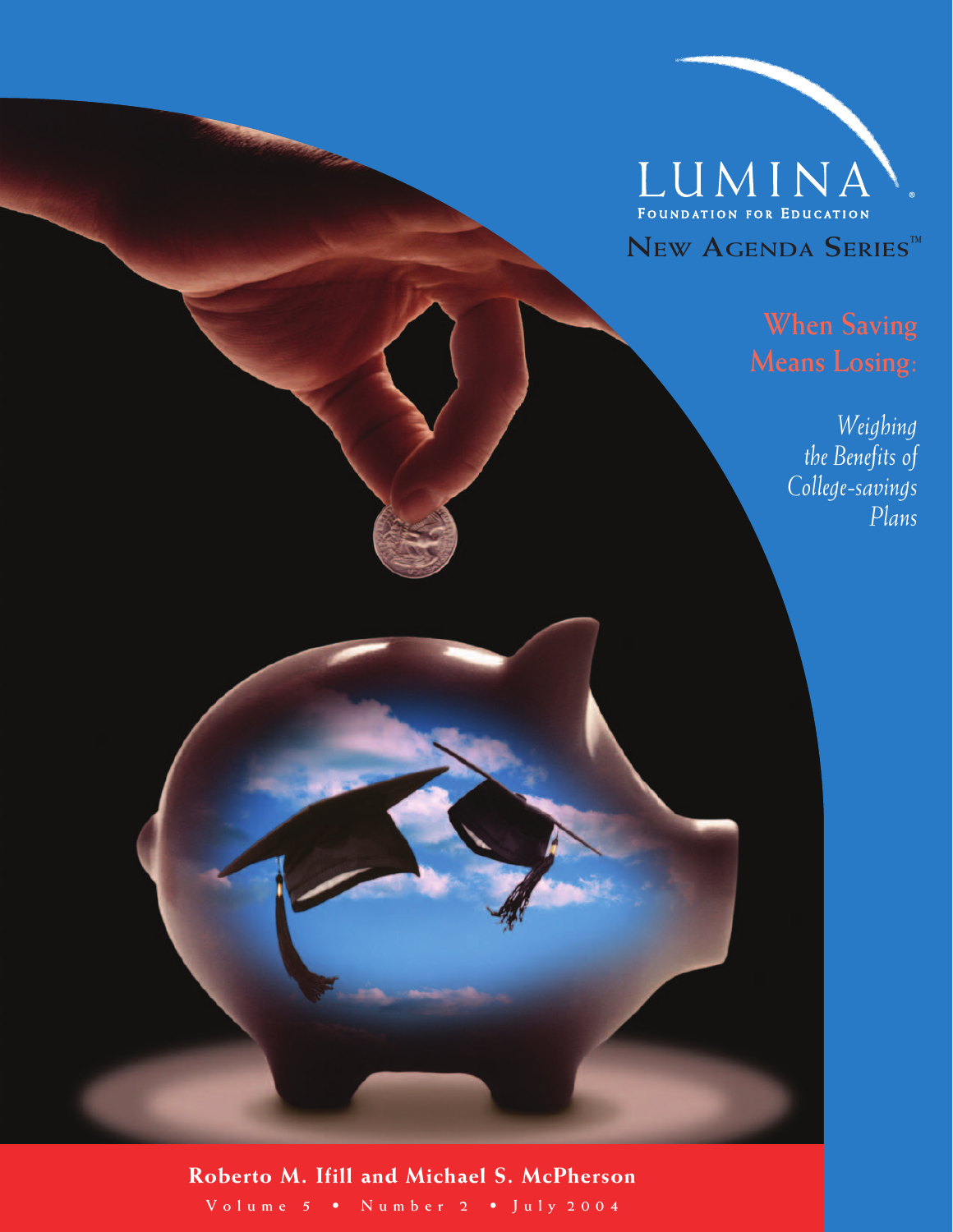### Acknowledgments

The authors are grateful to Bridget Terry Long, Peter Orszag and Morty Schapiro for their comments on early drafts of this report. We would also like to thank Lumina Foundation for its financial support of this work. The opinions expressed in this monograph are those of the authors and do not necessarily reflect policies or positions of Lumina Foundation for Education, its officers or members of its board of directors.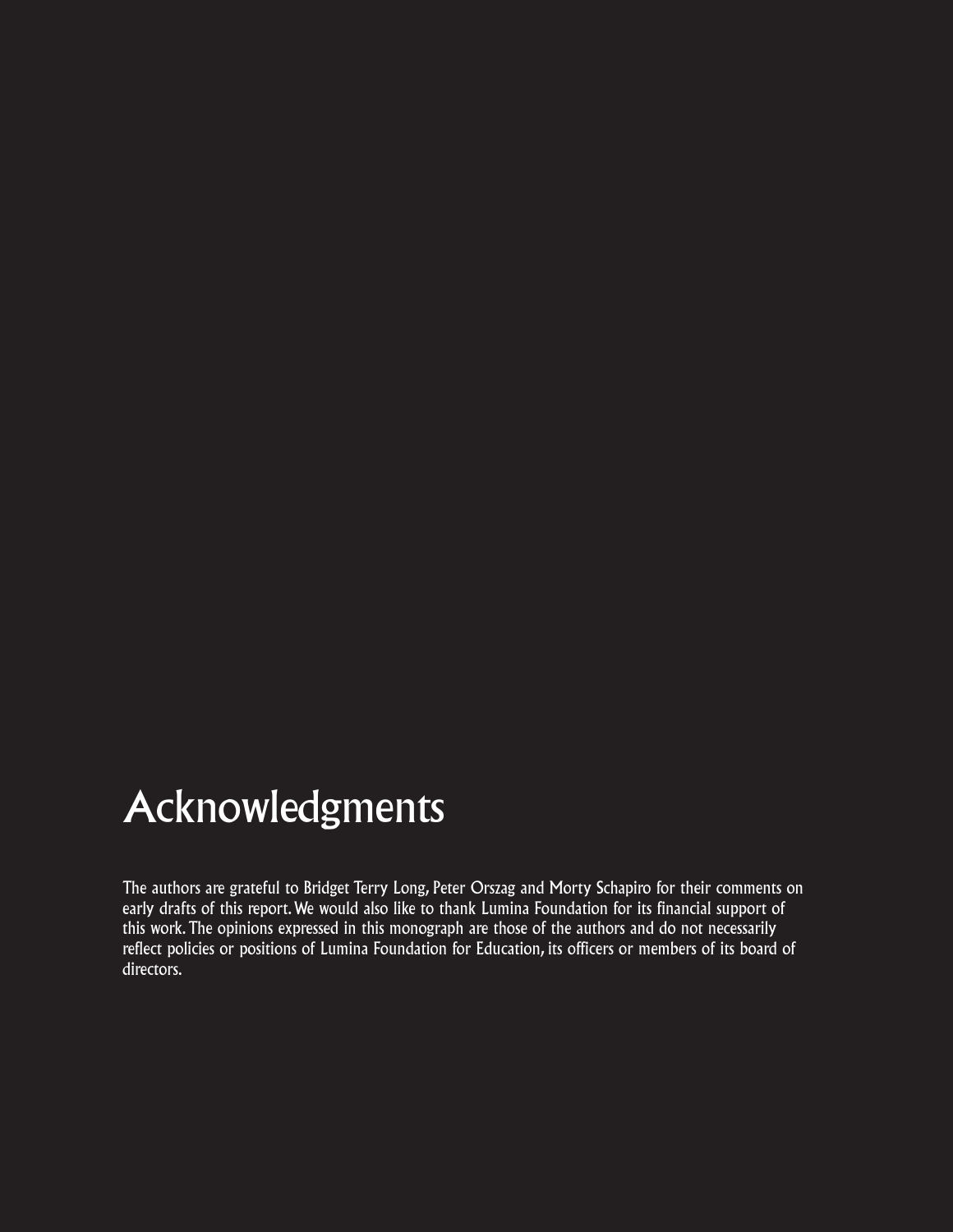

## **Table of contents**

○○○○○○○○○○ ○○○○○○○○○○○○○○○○○○○○○○○○○○○○○○○○○○○○○○○○○○○○○○○○○○○○○○○

Executive summary 1

> Introduction 3

A brief history of 529 plans 5

Mechanics of the need-based aid system 8

The impact of saving on needs assessment 11

> Summary and conclusions 14

> > References 17

Endnotes 18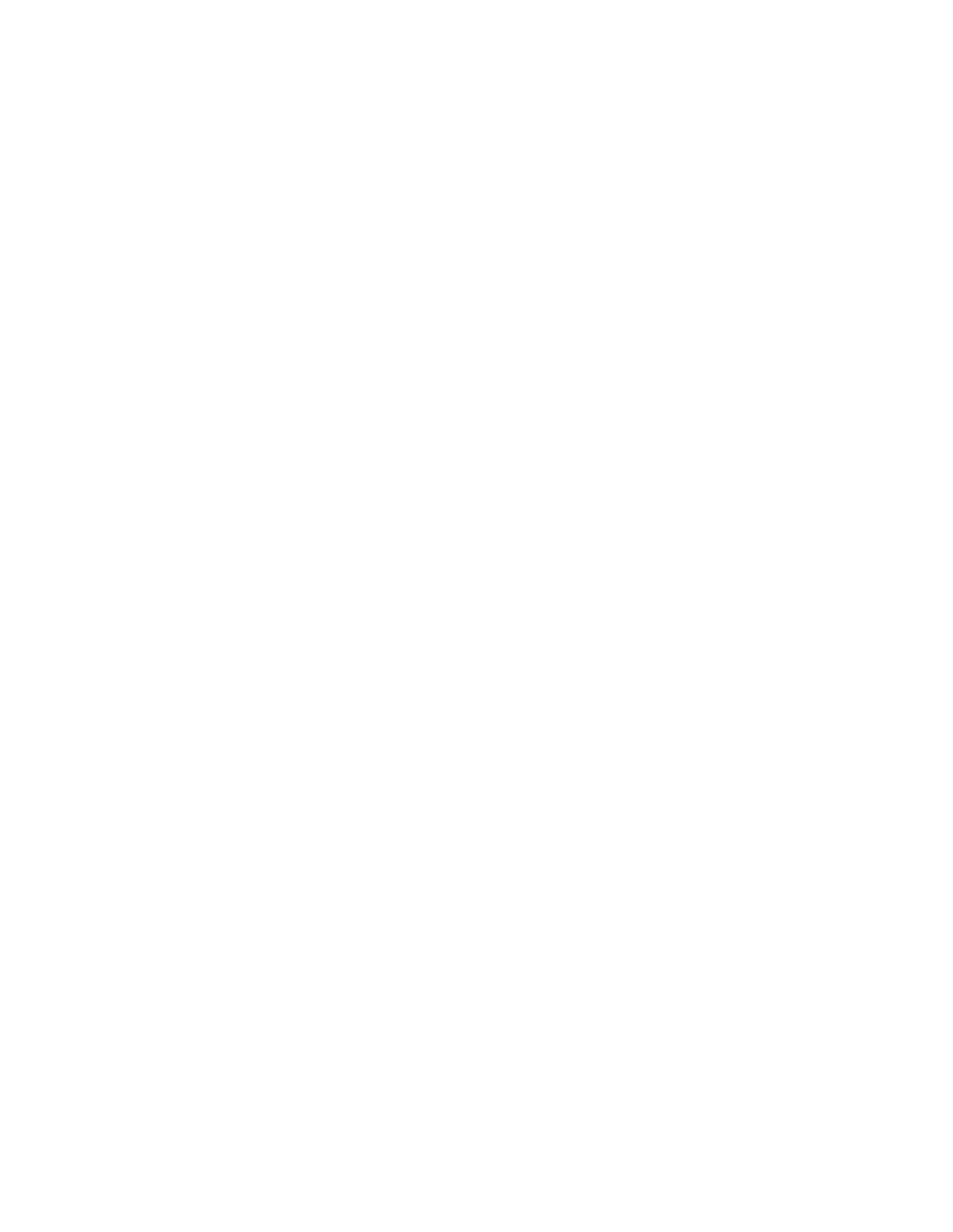

### **Executive summary**

○○○○○○○○○ ○○○○○○○○○○○○○○○○○○○○○○○○○○○○○○○○○○○○○○○○○○○○○○○○○○○○○○○○

ince the early 1980s, college tuitions<br>have soared, and state and federal<br>governments have sought new ways to<br>help students and families meet the cost<br>of attendance. Annual state and federal<br>appropriations to traditional s ince the early 1980s, college tuitions have soared, and state and federal governments have sought new ways to help students and families meet the costs of attendance. Annual state and federal have more than doubled in the past two decades. In addition, the federal government created the Hope Scholarship and Lifetime Learning tax credit programs, and state governments created prepaid tuition plans and college-savings plans. These state savings plans, called "529 plans," are used by many families to help pay for college. However, because of the way funds invested in the different plans are treated by traditional financial aid programs, participation in them can affect eligibility for scholarships, grants and loans. Depending on the details, an increase in savings in a 529 plan may result in a dollar-for-dollar decrease in eligibility for need-based grant aid or it may result in no decrease at all. This paper describes the ways in which this might happen for different groups of students at different types of institutions.

One of the things families should consider in deciding whether to invest in a prepaid tuition plan, a 529 plan, some general financial savings plan (such as a mutual fund), or a savings account in a son's or daughter's name is the interaction between the level of accumulated assets and the

need-based financial aid system. In general, the more assets a family accumulates, the less aid it will be eligible for. The precise relationships vary

enormously, however, depending on the savings instrument chosen, the family's level of income and wealth, the cost of attendance at the chosen college, and the details of that institution's financial aid policies.

How need analysis systems assess a family's ability to pay for college is a critical element in the interaction between savings plans and traditional financial aid programs. In general, the greater the family's annual

*An increase in savings in a 529 plan may result in a dollar-fordollar decrease in eligibility for need-based grant aid.*

earnings and accumulated wealth and the fewer family members financially dependent upon those resources, the more that family can reasonably be expected to pay toward college costs. This assessed amount is called the Expected Family Contribution (EFC). But the EFC is only one part of the financial need equation. To determine eligibility for need-based aid, the EFC is subtracted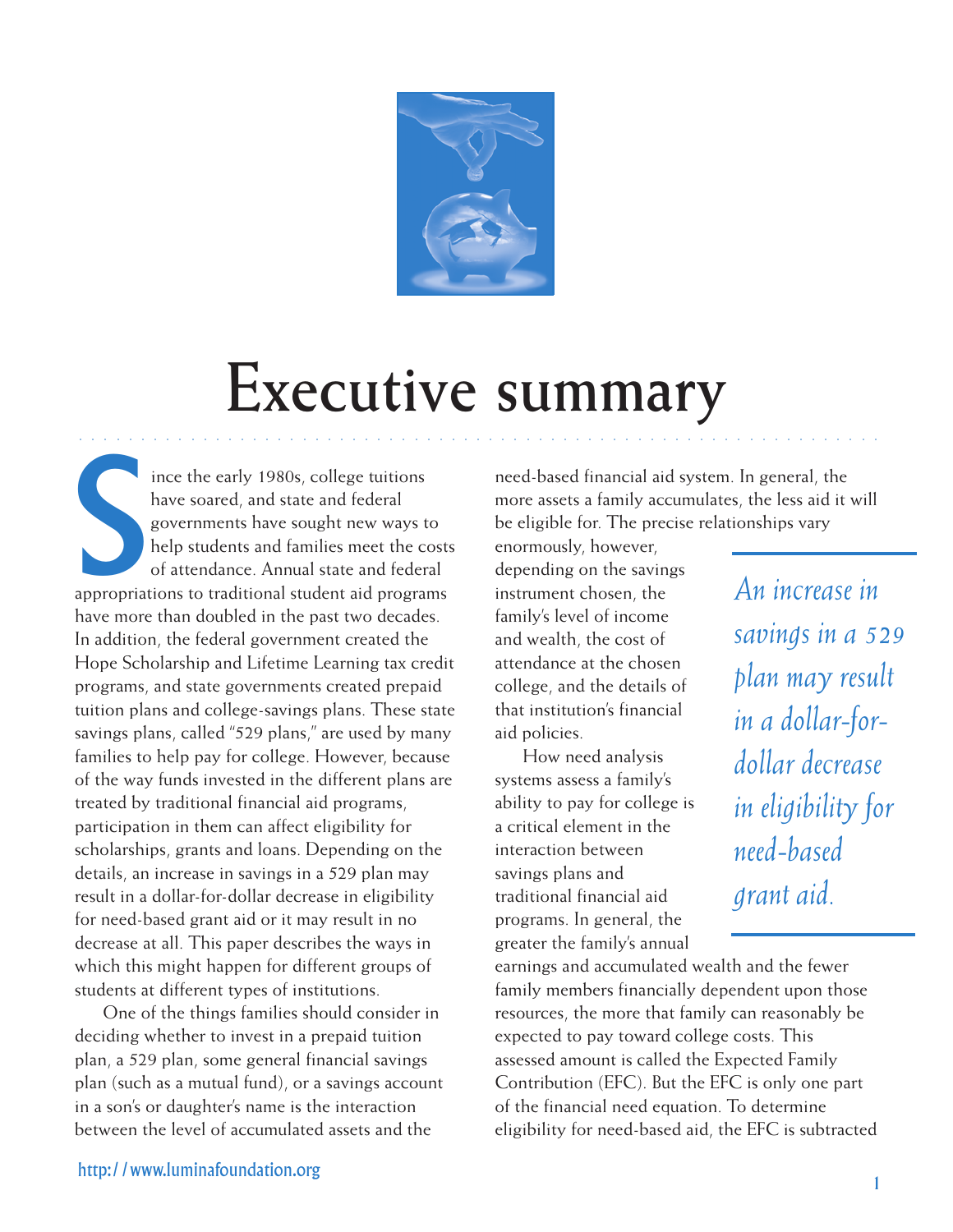from the student expense budget (the charges for tuition and fees, room and board, books and supplies, and other expenses students incur). The remaining amount is the student's financial need. When the EFC is greater than the student expense budget, the student is determined to have no need (for financial aid purposes) and will be ineligible for aid from need-based programs. When student expense budgets are very high (to attend elite private colleges, for example), families with relatively high EFCs could still demonstrate financial need. Therefore, one must look at both the student budgets and family financial resources to analyze the effects of savings plans on eligibility for aid.

This report analyzes the effects on financial aid of a \$100 increase in assets in each of four family income levels and three costs of attendance. The income levels (low, middle, upper-middle and high) correspond to approximate family incomes of less than \$30,000; \$50,000-\$60,000; \$80,000; and \$125,000 or more. Low-priced colleges are typically community colleges. Medium-priced institutions are "flagship" public universities for students paying in-state tuition and typically living away from home. High-priced institutions are the more expensive privates and some out-of-state publics.

For families expecting to receive need-based aid, prepaid tuition plans are disadvantageous because the need analysis system views this money as a resource readily available for college payment. Just as when a student receives an outside scholarship, the presumption is that prepaid tuition dollars reduce need dollar for dollar.

There are two important conclusions to be drawn from the analyses in this report. First, although high-income families have no financial aid disincentive to save for college, lower-income families do. By saving, especially by choosing a prepaid tuition plan to save, lower-income families may reduce their eligibility for need-based aid. Second, unless they are low-income families who expect their children to attend community colleges, families have little reason to worry that their savings decisions will affect their eligibility for need-based aid. However, their choices of savings vehicles can influence the amounts by which their need-based aid may be reduced.

The specific characteristics of a savings instrument can have a disproportionate impact on its treatment under the need analysis system. There is little relevant difference in the motivation of a parent who puts money into a savings plan, a prepaid tuition plan or a savings account in a son's or daughter's name. Likewise, there is little relevant difference among these programs in terms of the federal interest in encouraging families to save for higher education. Yet families choosing these plans may find their need-based aid reduced modestly, substantially or dramatically, depending on which instrument they choose. There is clearly good reason to better align the outcomes of these college-savings plans with the intentions of those who created and support them. This is a challenge that is likely to be addressed in the next reauthorization of the Higher Education Act.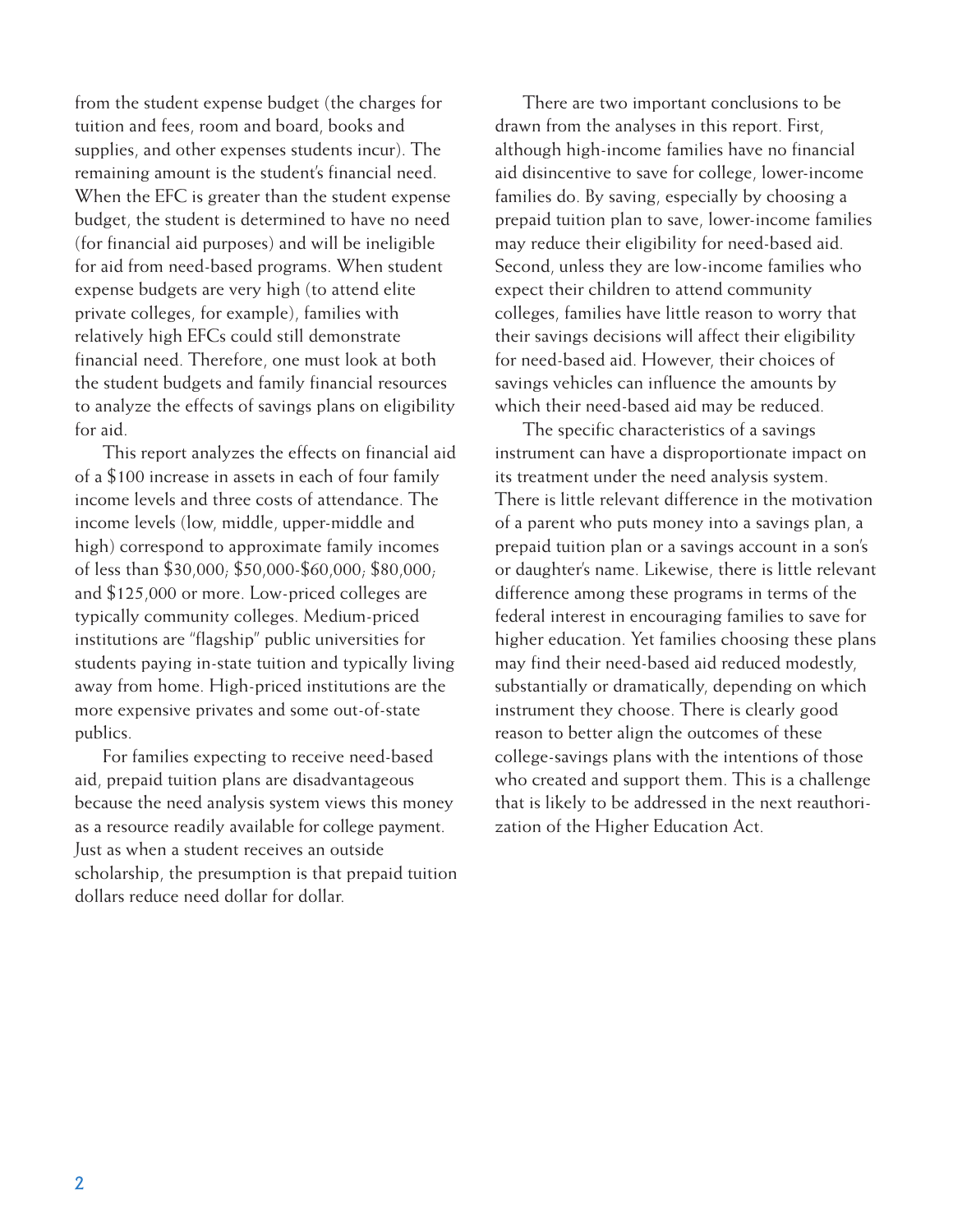

## **Introduction**

○○○○○○○○○○ ○○○○○○○○○○○○○○○○○○○○○○○○○○○○○○○○○○○○○○○○○○○○○○○○○○○○○○○

n 2001, Congress passed the largest pack<br>of tax cuts since 1981. Most of the public<br>centered on the slashing of marginal rates<br>but there were numerous specialized tax c<br>and enhanced deductions as well. Of<br>particular intere n 2001, Congress passed the largest package of tax cuts since 1981. Most of the publicity centered on the slashing of marginal rates, but there were numerous specialized tax cuts and enhanced deductions as well. Of ments to the tax benefits affecting Qualified State Tuition Plans originally introduced in 1997. These plans, also known as 529 plans (in reference to the underlying section of the Internal Revenue Code that applies to them), offer families the opportunity to pay all or a substantial part of the costs of college, either by "prepaying" tuition or by accumulating wealth over time that can be applied to college expenses. In recent years, these funds have become increasingly popular among families seeking to shelter themselves from the risk of rising tuitions and tax liability. State-sponsored institutions and, more recently, some selective private institutions have promoted prepaid tuition plans, and all 50 states have established collegesavings schemes or have plans to do so in the near future.

The most straightforward of the new tax provisions is directed at college-savings funds. Prior to the 2001 tax changes, a parent or other benefactor could invest in such funds and not pay taxes on its accumulated proceeds until applying them to tuition for one or more beneficiaries. At

that time, income drawn from the fund for educational purposes would be treated as earned by the student and taxed accordingly. Under the

new provision, this income is not subject to federal tax if it is devoted to payment of college tuition and fees. Many states also provide tax benefits related to these plans, either by making contributions deductible or by waiving taxation of earnings, or both. These incentives are likely to induce people to shift existing assets into these savings plans, to direct new savings into such plans, and perhaps to increase the total amount they save for college. The

*These funds have become increasingly popular among families seeking to shelter themselves from the risk of rising tuitions and tax liability.*

encouragement to greater saving induced by the higher return may be offset in part by the fact that people can achieve their savings targets with fewer dollars because of the higher return.

 However, neither the original creation nor the recent expanded benefits for 529 plans has occurred in a vacuum. Both have been accompa-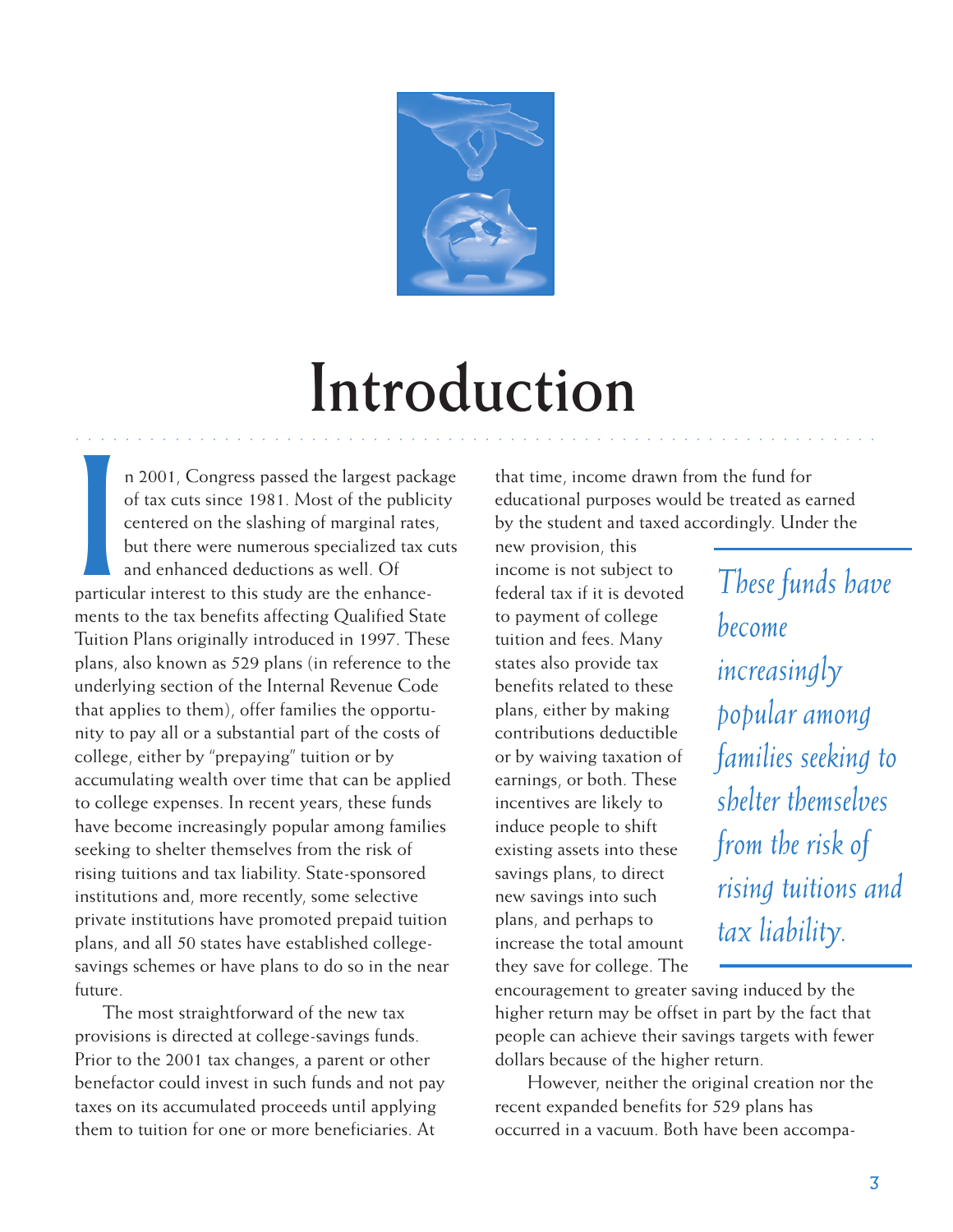nied by other changes in tax law or financial aid policies that might also affect saving. The market for college-savings or "tuition futures" is a relatively new one, and the array of financing options for families has grown rapidly, often causing confusion. Changes in governmental and institutional financial aid strategies and options have also contributed to this trend. Federal policies originally marketed as a means to provide "universal access" to college via programs such as the Hope Scholarship and Lifetime Learning Tax Credits (although aimed principally at providing tax relief to middle-income parents), add more features to a tangled landscape.

Of particular importance is the complex interaction between programs that provide savings incentives and need-based student aid programs. There has long been concern that need-based aid discourages families from saving, since the greater wealth resulting from saving increases family ability to pay and therefore reduces the size of need-based aid awards (other things equal). The actual impact of this negative incentive on family saving behavior remains controversial (Case and

McPherson, 1986; Feldstein, 1995; Edlin, 1997), yet the growth and proliferation of the new savings vehicles have sharpened these concerns. Depending on the details, an increase in savings in a tax-preferred vehicle may result in a dollar-fordollar decrease in the size of a need-based grant, or it may result in no decrease at all. The results depend on the particular savings vehicle chosen, the level of a family's income and wealth, and the price of the college in question.

In this paper, we aim to sort out the interactions between need-based financial aid and family investments in 529 plans by working through a number of cases covering alternative family circumstances and college alternatives. We hope such a guide will assist three important groups:

- 1. Families, as they consider their savings options.
- 2. Colleges, as they consider how to treat these accumulated savings in their own financial aid policies.
- 3. Policy-makers, as they consider both federal student aid policy and federal tax policy.1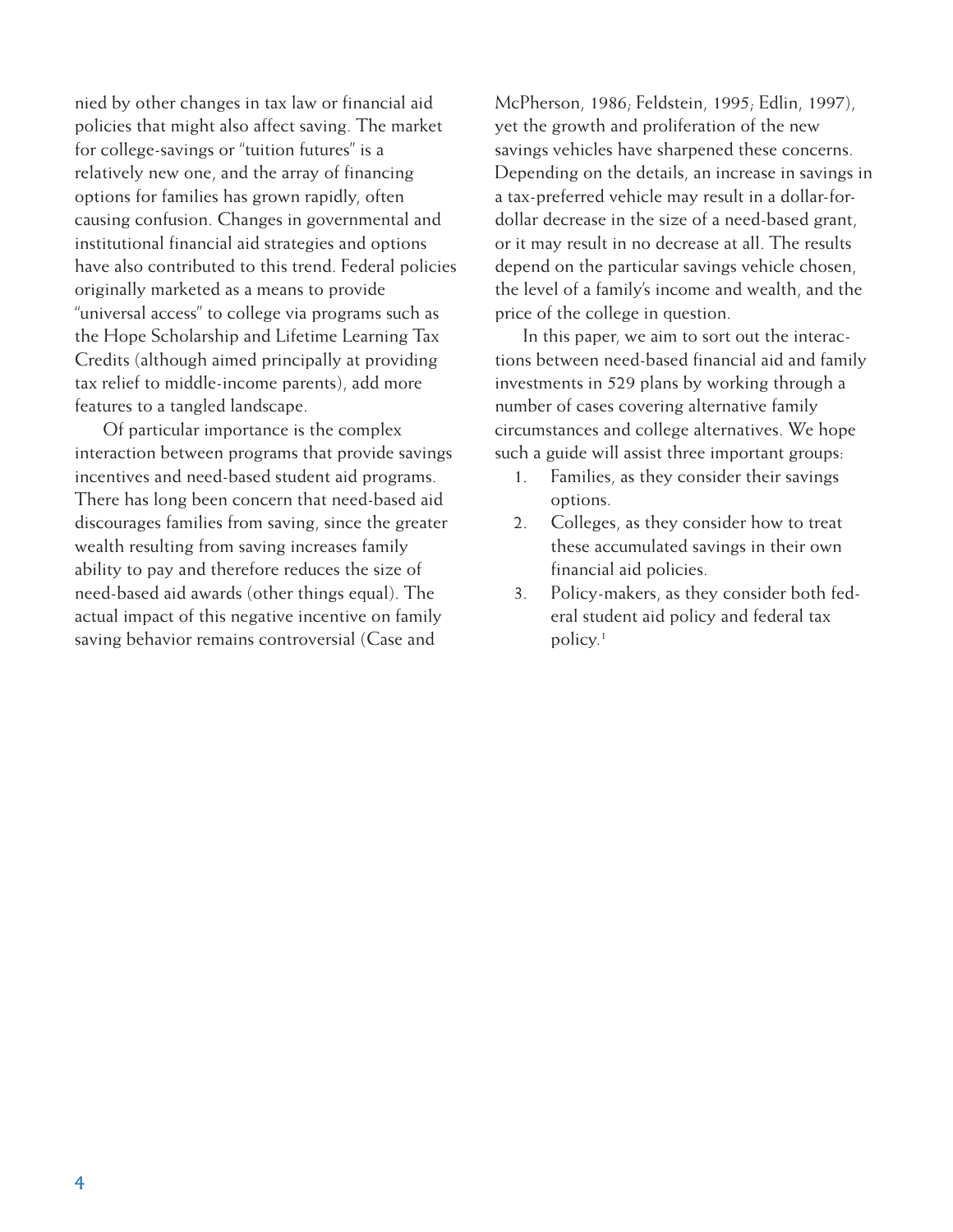

# **A brief history of 529 plans**

○○○○○○○○○ ○○○○○○○○○○○○○○○○○○○○○○○○○○○○○○○○○○○○○○○○○○○○○○○○○○○○○○○○

Ising college costs have been a source of<br>family anxiety and political and policy<br>concern since the 1980s. With tuition family anxiety and political and policy concern since the 1980s. With tuition increases exceeding inflation at public and private colleges and universities, and with an increasing number of Americans aspiring to college attendance, rising prices have spurred concern about access and affordability.

Responding to this concern, state governments have provided novel ways for families to prepare in advance to pay for college. In the late 1980s, Wyoming, Michigan and Florida began an experiment in college financing. They offered parents the opportunity to purchase up to four years of college credits at current prices to be redeemed when a designated recipient enrolled at an eligible institution; these instruments were called prepaid tuition plans. These plans were at first restricted to in-state residents and only applicable to a small number of state-supported institutions. In essence, the states offered to share financial risk with tuition payers — gaining predictable enrollments by offering stable prices. (See Government Accounting Office [1995] for a historical overview on which we have drawn here.)

Initially, relatively few households chose this option, perhaps because the upfront expense was prohibitively high or because the restrictions on where the credits would be applied were too

inflexible. Of course, there was the risk that students would not wish to attend the designated institutions, or that they would not gain admission

or persist to graduation. Nevertheless, over the next eight years, the original three states were joined by six others, all offering prepaid tuition plans.

Starting with Kentucky in 1990, a number of states also offered a more flexible means for financing college. Under what were called "college-savings plans," households could contribute to an investment portfolio, much like an IRA, up to specified annual limits. Their investments would be managed by a state agency or a financial firm contracted to the state for a modest fee, and the gross proceeds could then

*With an increasing number of Americans aspiring to college attendance, rising prices have spurred concern about access and affordability.*

be applied to college-related expenses when the beneficiary enrolled at an eligible institution. Unlike the prepaid plans, which were akin to "defined benefit" pension instruments, college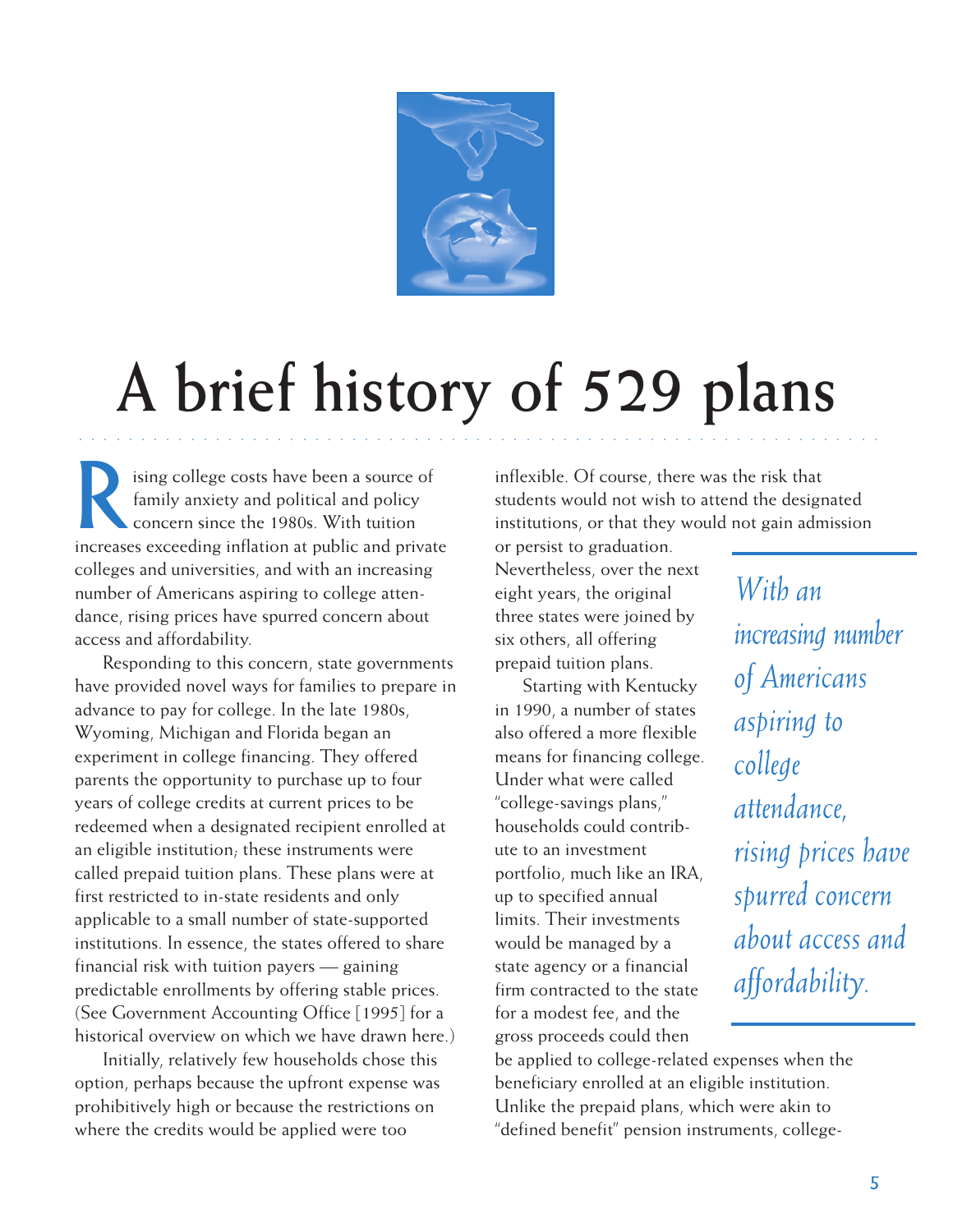savings plans operated as "defined contribution" instruments.

A number of developments in the late 1990s quickly led most states to adopt both types of savings plans. First, the prolonged bull market of this period encouraged growing numbers of households to invest in mutual funds, IRAs, 401ks and similar plans; the increasing acceptance of this form of saving removed a conceptual barrier from states contemplating the creation of such plans. Not coincidentally, the improving fiscal strength of the states and higher education as a whole reduced the financial risk for savings plan sponsors and encouraged financial firms to compete for the business. Second, a surge in personal income increased the fiscal capacity of families with college-age children. On the one hand, this made more disposable income available for saving; on the other hand, it decreased eligibility for needbased aid.

In addition to these developments, a number of public policy changes at the state and federal levels helped spread these plans to nearly all states by

*By now, all but a few states have some form of QSTP (also known as "529 plans").*

the beginning of 2001. As college-savings plans became more popular, states removed residency restrictions on eligibility. Now citizens of any state could invest in most of these plans, and their proceeds could be applied to out-of-state institutions, both public and private. Some states allowed for "rebalanc-

ing" investments, permitting holders to adjust the proportion invested in equities, bonds or other assets.

In 1996 and 1997, federal tax policy took note of these plans, designating them as Qualified State Tuition Plans (QSTPs) under Section 529 of the Internal Revenue Code and providing favorable tax treatment for the income deriving from these

plans. In other words, although QSTPs were considered parental assets, accrued income would be treated as deriving from the recipient; usually, this meant a substantial reduction in the marginal tax rate (from as high as 39.5 percent to 15 percent or less). Further, investors could avoid the \$10,000 annual cap on untaxed gifts by contributing up to \$50,000 to the fund, providing that no further contributions to the particular beneficiary would be made for five years. Fund owners could switch intended beneficiaries without penalty, as long as these were also family members (excluding cousins).

By now, all but a few states have some form of QSTP (also known as "529 plans"). Purchasers can choose from among hundreds of different plans across the nation and use them to pay costs at almost any accredited institution. A number of private institutions developed a proposal to create a Tuition Plan Consortium to offer prepaid plans for its members. In the Economic Growth and Tax Relief Reconciliation Act of 2001, Congress provided even more favorable treatment for 529 plans. Income from savings plans was now to be exempt from federal income tax, households could transfer assets from one QSTP to another without changing beneficiaries or incurring penalties, and cousins were now allowed to be designated beneficiaries. Investments in 529 plans have grown substantially, with total invested assets increasing from \$8.6 billion in 2000 to \$34.6 billion by June 2003 (Schmidt, 2003).

In recent years, the relative popularity of savings plans and prepaid tuition plans has reversed abruptly. In 2000, 71 percent of assets were in prepaid plans, while in 2003 75 percent of the assets were in savings plans (Schmidt, 2003). The principal reasons for this shift were the steep drop in the stock market and unusually rapid increases in public tuition, a combination that threatened the viability of the prepaid plans. State officials who were optimistic during the stock market boom that returns on the funds would be adequate to finance rising tuitions lost confidence when fortunes reversed. Several states with prepaid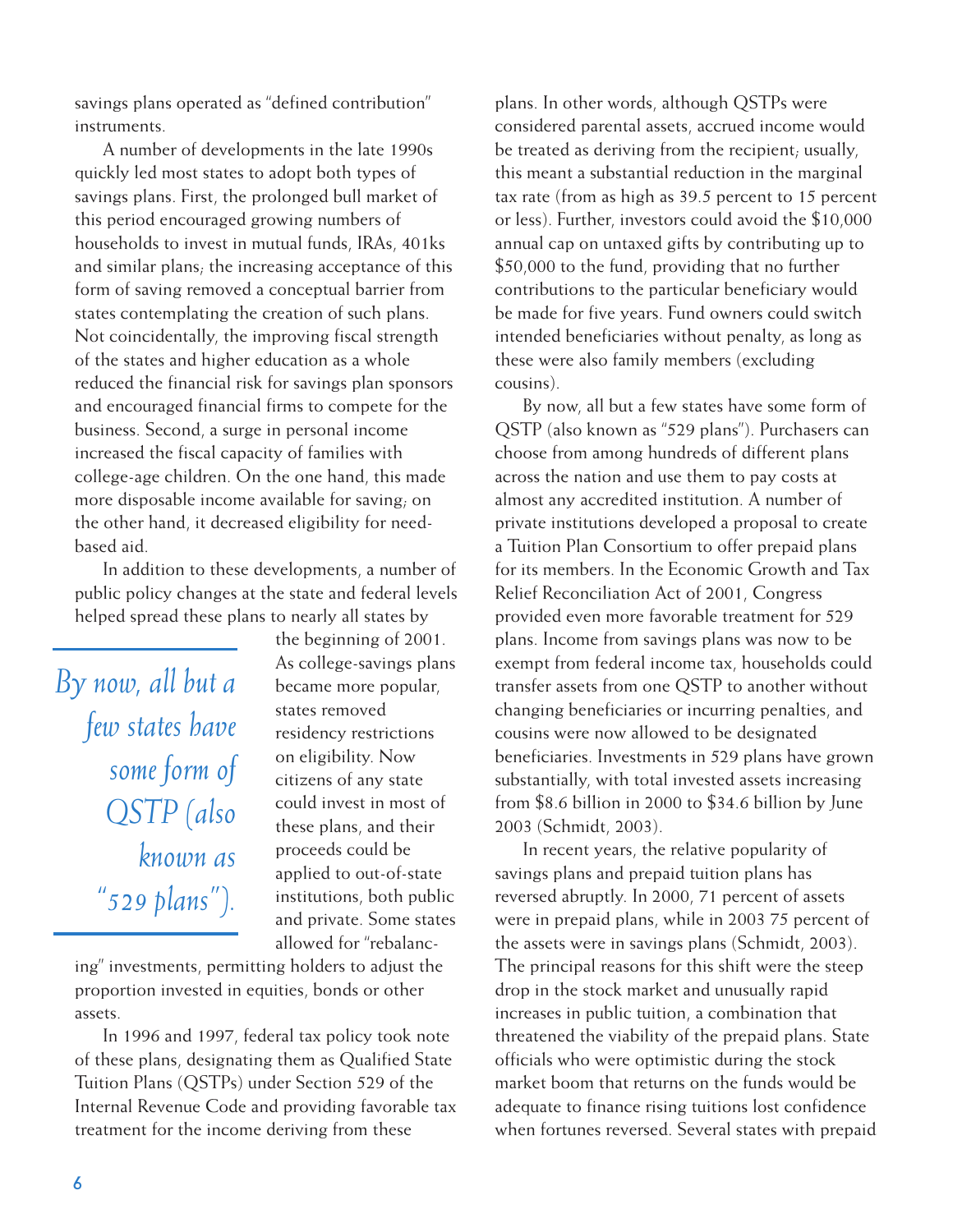plans have suspended their programs or closed them to new participants, and states that lack such plans are no longer introducing them. A secondary reason for the movement away from prepaid plans may be their treatment in needs analysis systems, as discussed below.

There were other significant developments in federal policy. In the same tax reform package that loosened restrictions on 529 plans, Congress introduced a new tax deduction option for college expenses, an alternative to 1997's Hope Credit; now households could choose either to take the Hope tax credit of up to \$1,500 or to deduct up to \$3,000 from taxable income. The legislation also endeavored to make Coverdell Education Savings Accounts more attractive by increasing the maximum annual contribution to \$2,000. Contributions to these accounts are not tax-deductible, but earnings are exempt from income tax if withdrawals are used to pay for qualified education expenses. From 2002 on, qualifying expenses have been extended to include elementary and secondary school expenses. The Coverdell tax benefits are phased out for joint filers with incomes above \$190,000 and single filers with incomes above \$95,000 (Ma and Fore, 2002). In January 2004, Congress further increased the attractiveness of Coverdell plans by permitting them to be treated as parental, rather than student, assets in the federal needs analysis methodology. This change substantially reduced the financial aid "taxing rate" on these plans.

Policies and practices governing financial aid also have undergone momentous change in recent years. Loans have grown steadily as a proportion of financial aid. The purchasing power of Pell grants has fluctuated, but despite rapid growth between 1997 and 2002, it remains substantially lower than in the early years of the program. Colleges continued to adjust the ways they calculated expected family contributions, changes reflected in the financial aid methodologies developed by the College Board and the federal government. Colleges have become more strategic in using financial aid to meet institutional goals,

through greater use of merit aid and through adjusting the loan-grant mix in financial aid packages as tools to attract the students they want.

Our brief historical review shows that, even as tuition and fee increases continue to outpace inflation, families have a larger array of options for financing college. However, that array has become

more complex; it's no surprise that, in the past few years, college financial advisers have established a robust cottage industry for those families that can afford them.

One of the things families must consider in deciding whether to invest resources in a particular savings instrument is the interaction between the level of accumulated assets

*In general, the more assets a family accumulates, the less aid it will be eligible for.*

and the need-based financial aid system. In general, the more assets a family accumulates, the less aid it will be eligible for. The precise relationships vary enormously, however, depending on the savings instrument chosen, the family's level of income and wealth, the cost of attendance at the chosen college, and the details of that institution's financial aid policies. A further complication, of course, is that policies regarding financial aid may change between the time a family begins accumulating assets and the time their children are ready for college.

No simple analysis can capture the full range of variation in these possibilities. In the remaining sections of this paper, we focus on a simplified analysis, but one which we believe captures some of the central dimensions of variation. We feel it allows us to draw some conclusions about who is most likely to benefit from the various savings options recently made available through federal legislation.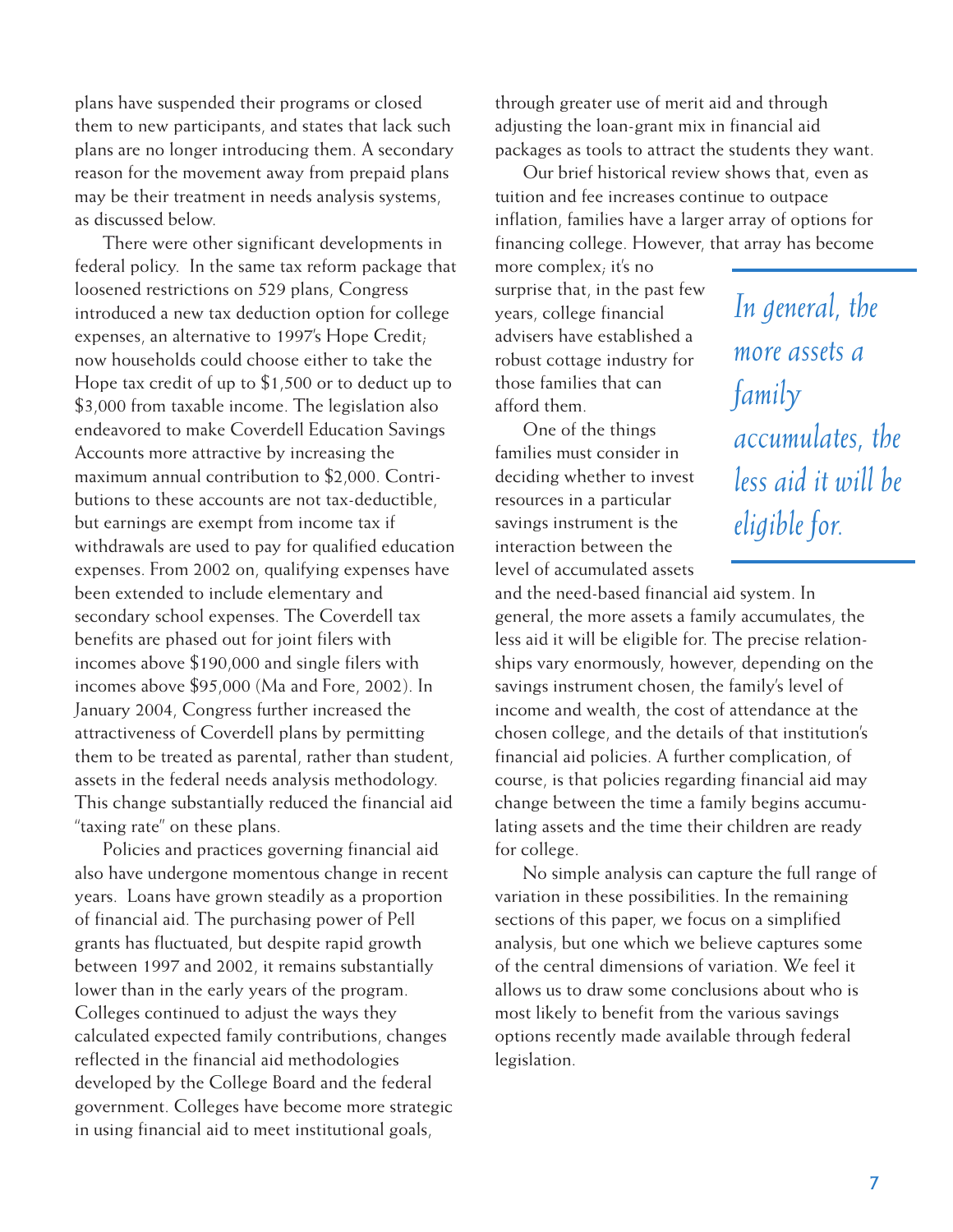

### **Mechanics of the need-based aid system**

○○○○○○○○○○ ○○○○○○○○○○○○○○○○○○○○○○○○○○○○○○○○○○○○○○○○○○○○○○○○○○○○○○○

s a prelude to our analysis of interactions<br>between the aid system and savings<br>plans, it is necessary to review the basic between the aid system and savings operation of a need-based financial aid system. At the core of such a system lies a method for

*The formula for calculating the EFC assumes that a family's ability to pay increases more than proportionally with the parents' income.*

assessing a family's ability to pay for college. At this time, the calculations used in this assessment at most institutions are built on one of two approaches — the Federal Methodology, legislated by Congress, and the Institutional Methodology, established by the College Board and subject to various federal guidelines. While the two methods differ in a number of details, they are broadly similar in approach, with the largest difference being

that the Federal Methodology ignores the equity in a family's home as a resource that might be drawn on in paying for college.<sup>2</sup>

For simplicity, our discussion here and the analysis below will focus on the Federal Methodol-

ogy, but nothing essential would change if we studied the Institutional Methodology. Either methodology draws on information about a family's income, assets, debts, expenses and future obligations to come up with a number called the "Expected Family Contribution" (EFC) — an estimate of what the family can be expected to pay toward college expenses. The formula for calculating this number assumes that a family's ability to pay increases more than proportionally with the parents' income. It also assumes that, for any given level of income, a family with more accumulated assets has more ability to pay. Assets and income of the student also are assessed for expected college contributions, and at a substantially higher rate than parental income and assets, presumably because the student is the direct beneficiary of the education.

The difference between the cost of attendance at a particular college and the EFC is the family's "demonstrated need" (which is of course set to zero if the EFC is greater than the cost of attendance at a particular institution). How (and if) that need is met is a complicated matter. In general the college admitting the student serves as the "packager" of aid resources. These resources include grants (which don't need to be repaid), loans (which do need to be repaid, though often with some subsidy from the federal government), and work to be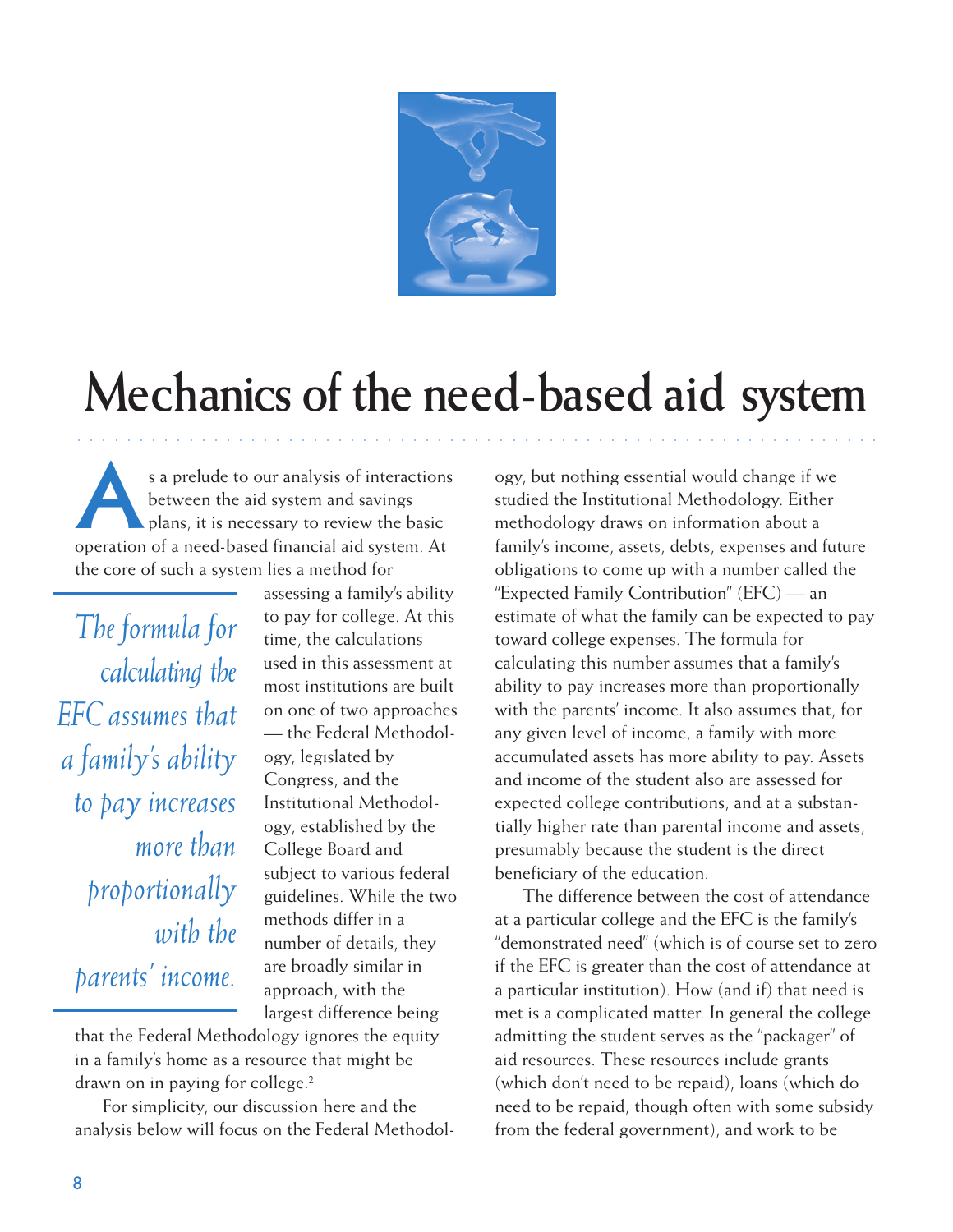done by the student during school terms. Depending on the wealth of the family and the state of residence, need-based grants may come from the federal and/or state governments, to a smaller extent from outside philanthropies, and from the college itself. (Grants from the institution are in effect "discounts" against the cost of attendance.) Loans for the most part are backed by the federal government, although some institutions also provide loans directly. For the most part, work is paid for by the school, often with substantial help from federal funds.

One key element of the financial aid package for most lower-income students is set by formula. That element is the Pell grant, where award eligibility and size are calculated according to a formula that, like the calculation of the EFC, is sensitive to family income and assets. Some states add a formula-driven need-based grant on top of the Pell grant for students with need. Most other aid is "packaged" by the institution, with the aim (in a pure need-based system) of filling the gap between the EFC and the cost of attendance. Typically a student will be presented with such a package of federal, state and institutional grants along with recommended levels of loans and earnings from work (at jobs supplied by the school) to meet need.

Schools have considerable discretion in adjusting the elements of the aid package other than those dictated by federal and state formulas. They may choose not to meet full need; they may offer differing mixes of loan, grant and work to different students with the same need (presumably based on how much they want to "land" that student); and they may offer grants unrelated to need to students they want to attract. The main constraint colleges face in packaging aid is that the total amount of aid they provide to a student who receives federal aid may not exceed that student's need (as calculated in the Federal Methodology).

This discretion on the part of schools greatly complicates efforts to assess the impact of families' college-savings decisions on a student's aid award. While more saving will clearly raise the EFC (by

differing amounts depending on how savings are held, as we will see below), the bottom-line impact on the cost of college to the family will depend on the school's packaging philosophy. Thus, at one extreme lies Princeton, which meets all need with grants. At Princeton, every dollar of added EFC means a dollar less of grants. If you are sure (1) that your daughter will be admitted to Princeton, (2) that she will choose to attend, and (3) that you will be eligible for need-based aid at Princeton at the time your daughter attends, you can be sure

that added saving will result in a smaller grant for your daughter to attend Princeton. Note, though, that virtually no one is sure of these three things; also, even if you are sure, it may still pay to save because, as we will see, your EFC and therefore your grant is generally reduced by far less than a dollar for every additional dollar you save.

At another extreme might lie a school which devotes no resources to need-based grants. Whatever money goes into financial aid is used for merit awards for highability students. If your son

will attend such a school, and if your income is high enough that he will not be eligible for a needbased Pell grant, your son's grant award is likely to be unaffected by increases in your EFC.<sup>3</sup> At most, the higher EFC might result in your son's being asked to take a larger loan or to work more during the term.

It is obviously impossible to capture all of the potential variations among colleges in their aid policies in the illustrative cases developed below. Instead, we focus on one key variable: the responsiveness of the level of need (as assessed by the Federal Methodology) to changes in the level

*Schools have considerable discretion in adjusting the elements of the aid package other than those dictated by federal and state formulas.*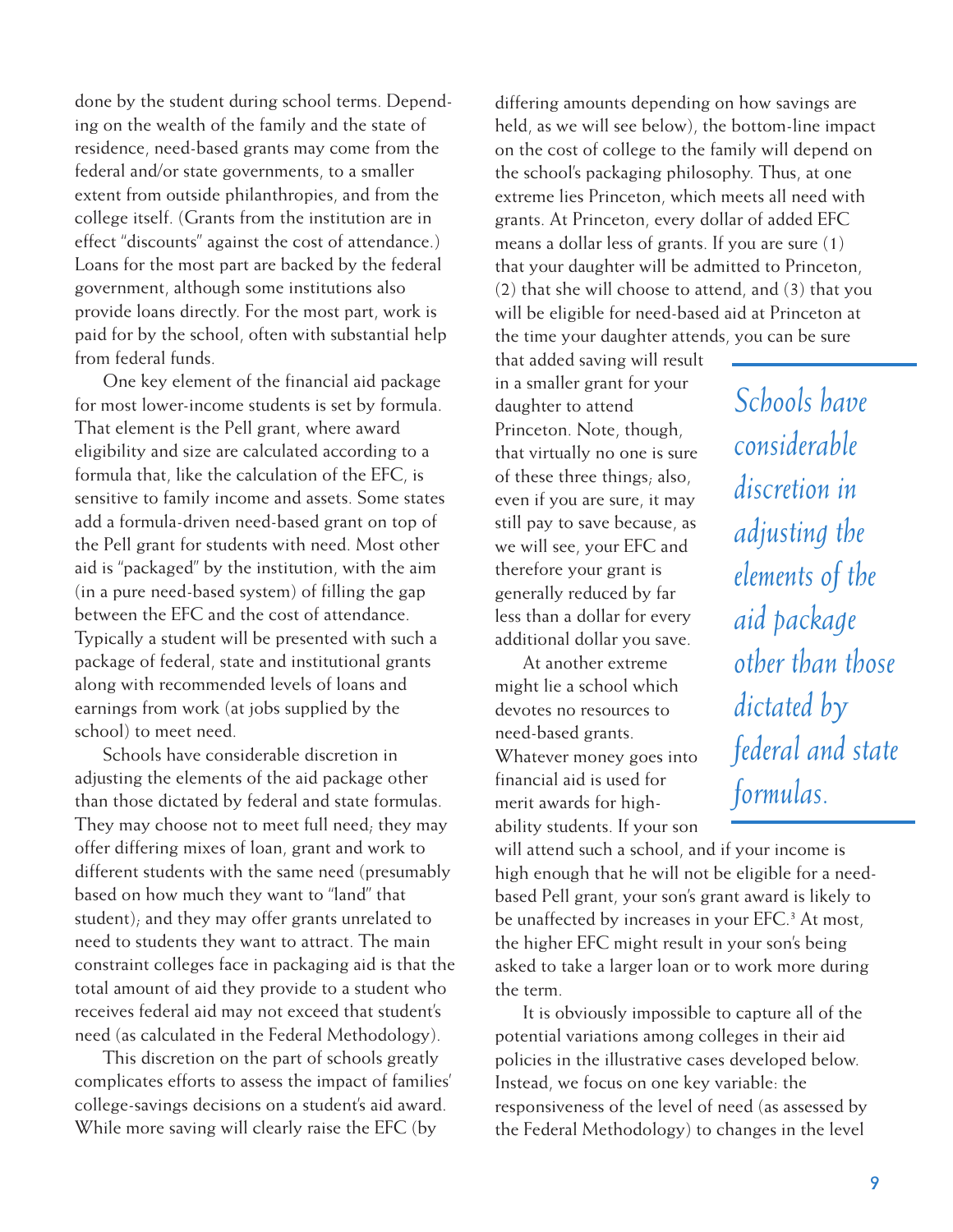of saving. This change in the need level may, as the extreme examples above indicate, result in equal changes in grant, in a mix of changes in grant, loan and work, or in no change in grant at all. It is our sense that in most cases, students who are eligible for need-based grants will receive a lower grant award if their families have a higher EFC, although probably typically not on a dollarfor-dollar basis. Nonetheless, we think the simplest "shorthand" for assessing the effect of an increase in the level of saving is the size of the decrease in the level of need, for those students who are in fact eligible for grant aid.

We note, finally, that there is another level of complexity we ignored entirely in assessing the relationship between federally subsidized savings programs and financial aid. This is the matter of independent students.4 Adult students who are independent of their parents have their ability to pay assessed according to a methodology that is, so to speak, "tacked on" to the methodology that is used for "dependent" students. This presents a host of additional complexities regarding the relationship between saving and financial aid — complexities that, although interesting in their own right, we put aside for this analysis.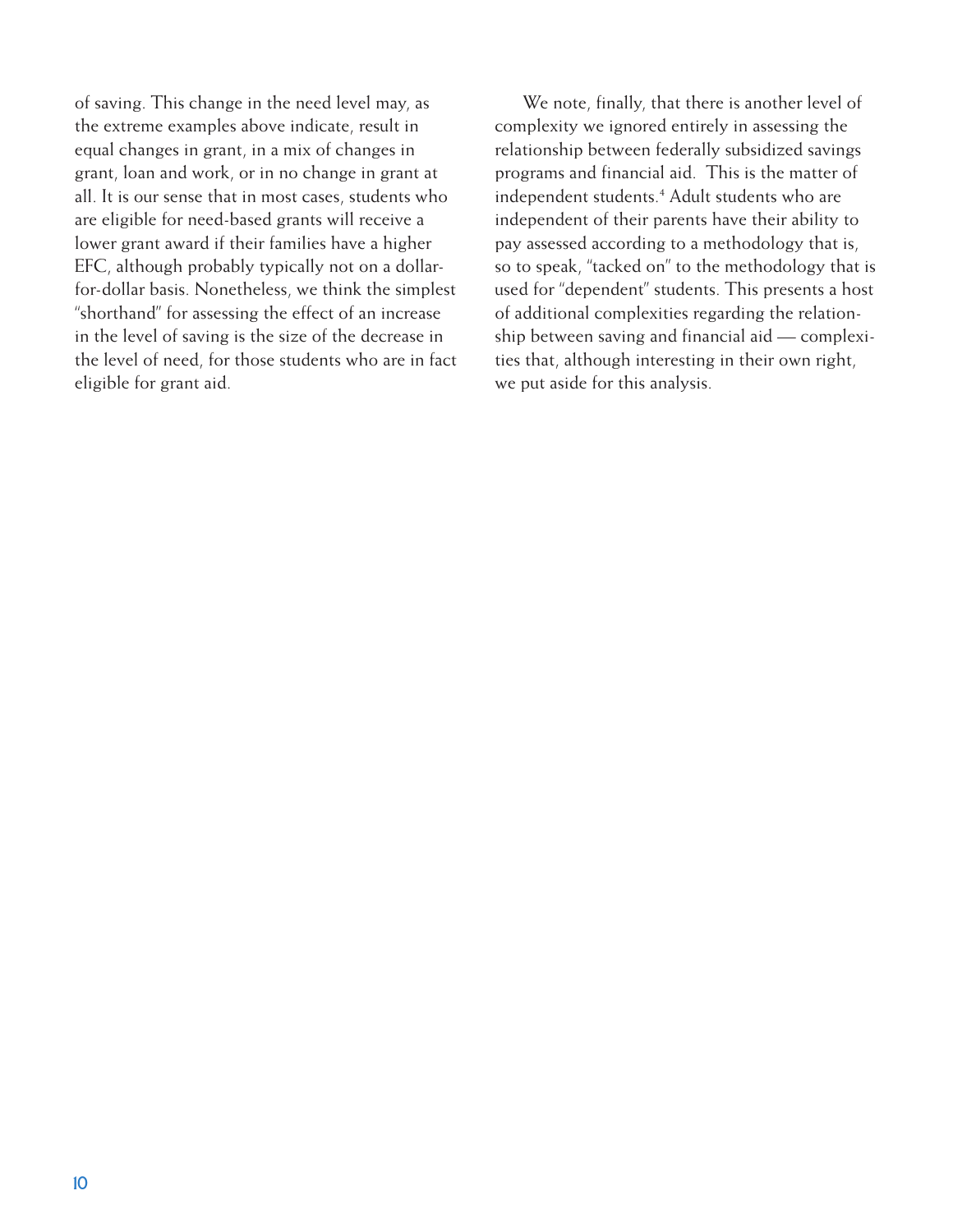

### **The impact of saving on needs assessment**

○○○○○○○○○○ ○○○○○○○○○○○○○○○○○○○○○○○○○○○○○○○○○○○○○○○○○○○○○○○○○○○○○○○

The same state of the responsive state and the state of the responsive state of need-based aid awards to quantitative analysis of the responsiveness of need-based aid awards to variation in accumulated assets held in various forms. We focus on families with dependent students. We consider families in four income groups: low, middle, upper-middle and high; and we consider three price ranges for colleges: low, medium and high.

Calculations based on these categories are reported in Table 1 on Page 16. The focus is on cases in which a family (if eligible) will receive need-based aid from the institution the student attends in addition to any other aid, such as federal or state grants. Because the institutional award is generally the "last dollar in" — that is, the final factor in the financial aid formula — it is this award that is sensitive to changes in the family's asset position. (It is not uncommon for students from low-income families to attend low-priced institutions that award little or no aid. For such cases, it is variation of the Pell award with changes in the family's asset position that is relevant to their decisions. Because the Pell grant award formulas are similar to those for other need-based aid, the analysis for those cases is essentially similar to what we report.)

Note that needs analysis methodology protects a certain level of assets from the calculation of

parents' ability to contribute, recognizing the need to plan for emergencies and for retirement. The calculations here thus only apply to increments in assets above the protected amount. For a two-

parent family with the older parent aged 50, the allowance is \$47,900 (Federal Methodology Needs Analysis Tables, 2004). Families in the lowest income class are unlikely to have enough assets to be subject to financial aid "taxation" at the margin.

Table 1 is based on the following scenario: Consider a family with a son or daughter who has just completed high school and is poised to attend college. We ask: How would a \$100

*Because the institutional award is generally the "last dollar in," it is this award that is sensitive to changes in the family's asset position.*

increment in the family's accumulated financial assets affect the amount of need they would be shown to have under the federal needs analysis methodology? The answer to this question depends on how the marginal \$100 in assets is held, and we consider four cases: (1) a 529 savings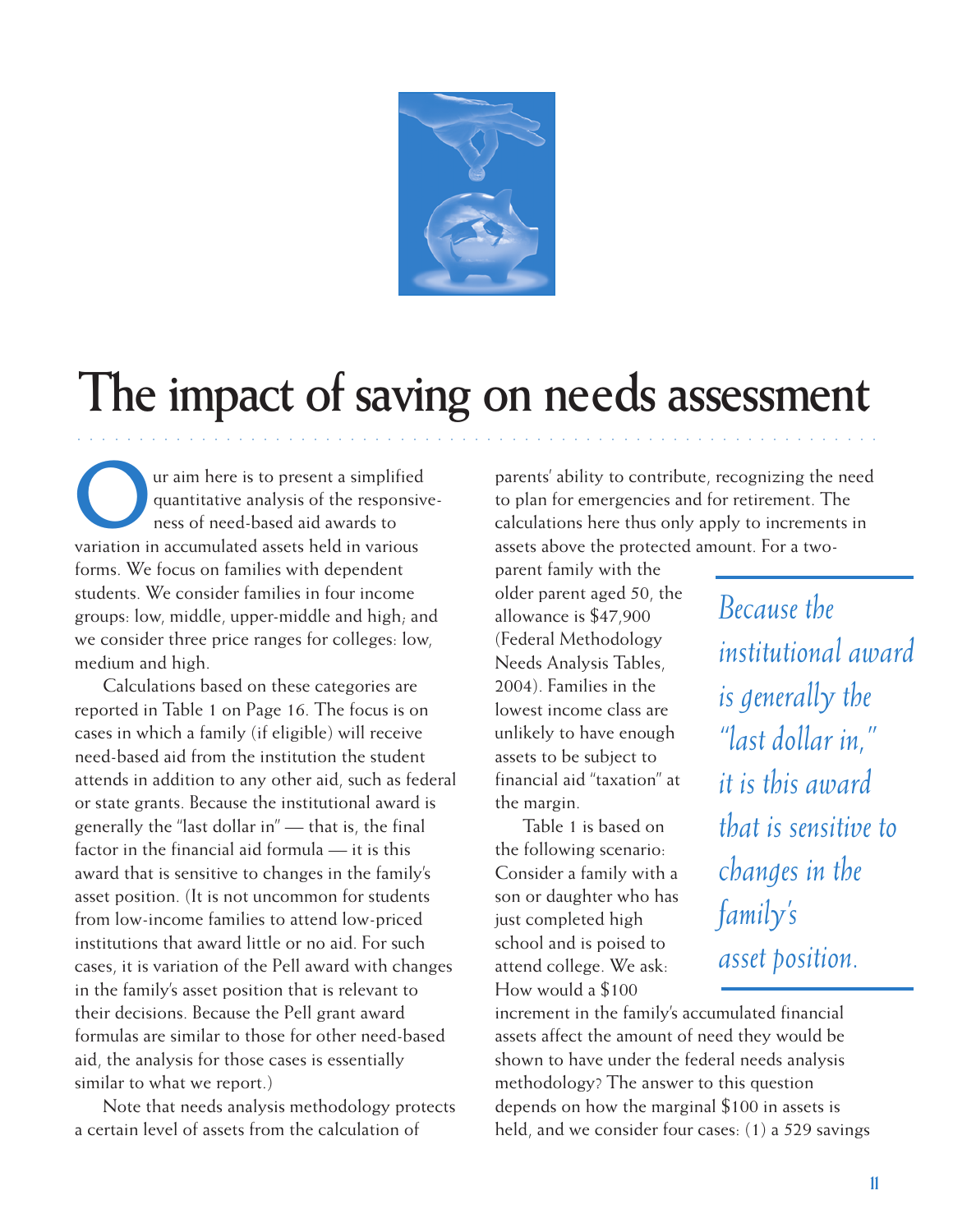plan, (2) a 529 prepaid tuition plan, (3) a savings account in the student's name, and (4) a noneducation-related savings vehicle (such as mutual fund).<sup>5</sup> In the table, we refer to this last item as "General Financial Assets." We show separately the impact in the first year of college, and the impact over four years. For comparative purposes, we also show how a \$100 increase in after-tax income

*By saving and especially by choosing the "wrong" savings instrument low-income families can reduce their eligibility for need-based aid.*

would affect the need analysis, but readers should be aware that this is an "apples and oranges" comparison we are reporting the impact on assessed need from changes in the *flow* of income and in the *stock* of assets.

How should we interpret the four income categories? Roughly, "low income" relates to families which are (a) eligible for Pell grants and (b) face the lowest marginal taxing rate in the needs analysis system (22 percent). Depending on

family circumstances, this typically corresponds to families earning under about \$30,000 per year. Middle-income families are (a) typically ineligible for Pell and (b) face an intermediate taxing rate in the needs analysis system (34 percent). This might correspond to an annual family income of \$50,000- \$60,000. Upper-middle-income families are being taxed at the highest rate in the needs analysis (47 percent), and might have incomes around \$80,000 per year. High-income families have income high enough to eliminate need at even the high-priced institutions, and therefore are out of the needs analysis system altogether. Depending again on family circumstances as well as the price of the institution attended, this might correspond to incomes of \$125,000 or more.

We interpret the three categories of institutions in the following way: Low-priced institutions are typically community colleges, with very low tuition and many students who live at home. Medium-priced institutions are "flagship" public universities for students paying in-state tuition and typically living away from home. Some lowerpriced private colleges also fall in this category. High-priced institutions are the more expensive privates and some out-of-state publics.

To see how Table 1 works, consider the case of a middle-income family whose child is to enroll in a medium-priced institution. A \$100 increase in the parents' after-tax income will result in a \$34 decrease in the family's assessed need. A \$100 increase in the amount of money the family holds in a prepaid tuition account will result in a \$100 decrease in measured need (we will return to this dramatic result later). An extra \$100 in a 529 savings plan (or Coverdell plan) will result in a \$4.10 decrease in measured need in the first year, the same impact as a \$100 increase in holdings in a non-education-related savings vehicle. A \$100 increase in holdings in an account in the student's name will result in a \$35 decrease in measured need. For the cases of 529 savings plans, student savings accounts and non-tax preferred vehicles, we also report the cumulative effects over four years. Thus, with general financial assets, 2.66 percent of the \$100 increment is "taxed" by the needs analysis system in the first year, leaving \$93.73, which is again "taxed" at 2.66 percent, and so on. After four years, about \$90 of the original \$100 is left.<sup>6</sup>

Reviewing Table 1 as a whole, there are three broad results to underscore. First, as family incomes rise, families in effect "top out" of the needs analysis system. This happens quickly at low-priced institutions such as community colleges, where even middle-income families are unlikely to be eligible for aid. Obviously, in this situation, increments in income or in assets have no impact on the level of measured need, which is already zero. High-income families are in this situation at all categories of institutions. (Note that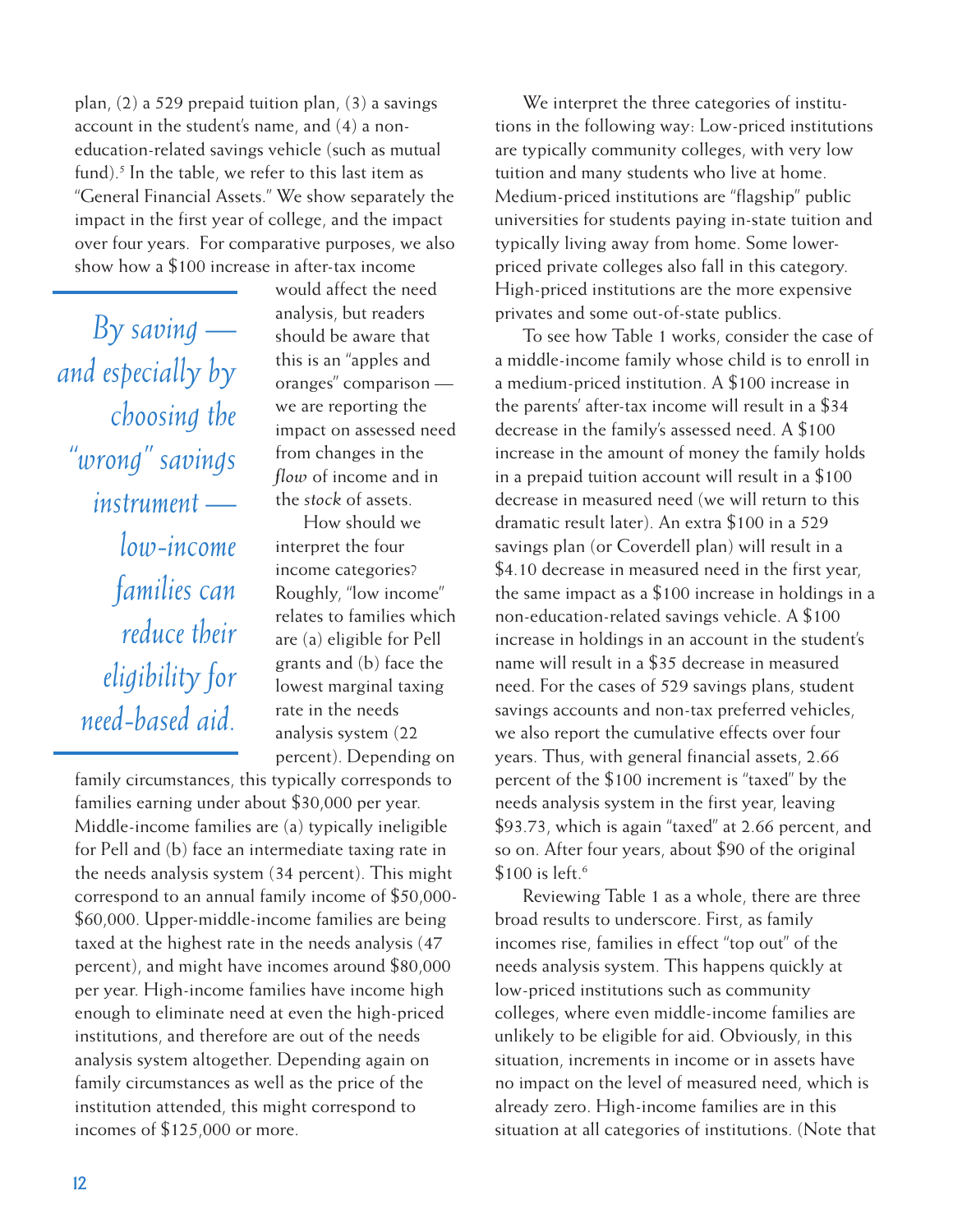some upper-middle income families may be topped out of the needs analysis system at medium-priced institutions, although here we show that they are still affected.) There are two important conclusions to be drawn here. First, though high-income families have no disincentive to save for college, lower-income families do: By saving — and especially by choosing the "wrong" savings instrument — they can reduce their eligibility for need-based aid. Second, unless they are lowincome families who expect their children to attend community colleges, they have little reason to worry that their savings decisions will affect their eligibility for need-based aid.<sup>7</sup>

For families expecting to receive need-based aid, the choice of savings instruments makes a big difference. The dramatic response of needs analysis to a prepaid plan comes about because the needs analysis system views the money made available by the plan as a resource directly available for college payment. Just as when a student receives an outside scholarship, the presumption is that tuition dollars that have been prepaid reduce need dollar for dollar.8 This implies that all of the money accumulated in a prepaid plan will be taken before any need-based aid is provided. This aid treatment of course implies that families expecting to be eligible for need-based aid should not invest in prepaid plans.<sup>9</sup>

Accounts in the student's name suffer from a similar but less severe difficulty. The assets accumulated in a student's name are treated as owned by the student. Thus assets accumulated on behalf of a student are viewed as student assets, and the needs analysis system presumes that a large portion of such assets (35 percent) should be made available for college, a much higher fraction than applies to parental assets. For parents' assets, the annual percentage ranges from 2.7 percent to 5.6 percent, depending on the family's income.10

Third, we note that the impact of asset accumulation on measured need rises with income until income is so high that the family no longer has need. Thus a low-income family that manages to put funds into a 529 savings plan will find that,

over four years, the needs analysis system expects only about 10 percent of those parental assets to be drawn down for college expenses; that is, the

family's cumulative fouryear need is reduced by about \$10 for every added \$100 they have in their 529 funds at the time of entry to college. (Families are of course free to draw down as much as they want, but over four years their need will only be reduced by about 10 percent of the incremental asset value.<sup>11</sup>) An uppermiddle-income family will find that, at the margin, its

*Families expecting to be eligible for needbased aid should not invest in prepaid plans.*

accumulated savings have much more impact on need over four years. Such a family will find its need reduced by more than 20 percent of the incremental asset value.

These impacts are high enough to affect rates of return significantly. As a simple example, consider a family that puts aside a sum of \$20,000 10 years in advance of a child's entering college. If that sum grows at a continuously compounded after-tax rate of 5 percent annually, it will be worth \$32,974 after 10 years. If that value is reduced by 10 percent (corresponding to a low-income family), the annual rate of return on the investment drops from 5 percent to 3.9 percent. If the value is reduced by 20 percent (corresponding to an uppermiddle income family), the return drops to 2.8 percent. Notice, however, that these implications are not specific to saving in 529 plans — they apply to all additions to financial assets for families subject to needs analysis. As noted earlier, there is controversy about the degree to which such differences in returns affect decisions about savings rates, but these are surely substantial differences. It is important to note that high-income families, who are not subject to the needs analysis system, suffer no similar discouragement to saving for college.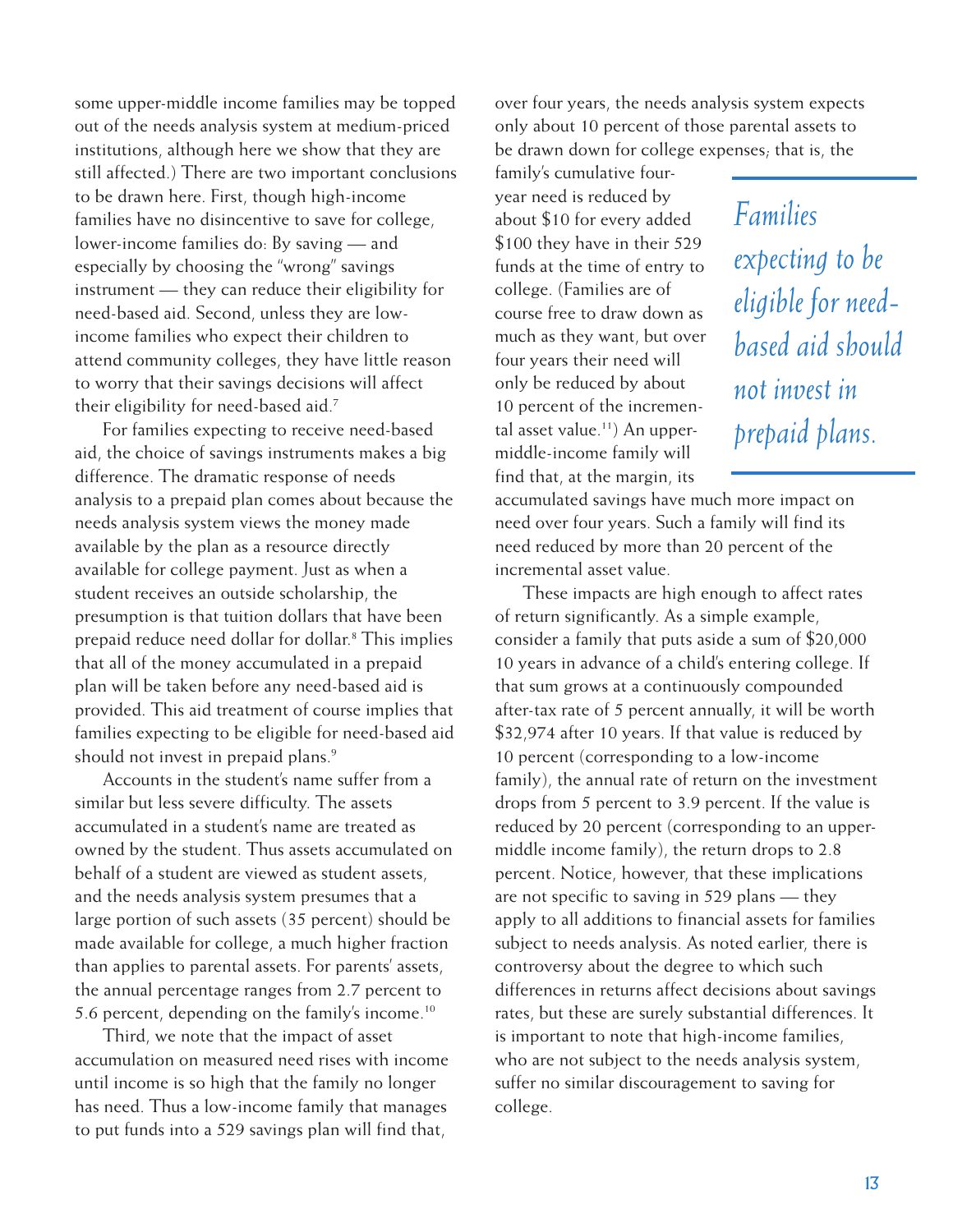

# **Summary and conclusions**

○○○○○○○○○○ ○○○○○○○○○○○○○○○○○○○○○○○○○○○○○○○○○○○○○○○○○○○○○○○○○○○○○○○

Our aim here has been to illuminate,<br>through examination of illustrative<br>cases, the interactions between the through examination of illustrative cases, the interactions between the need-based student aid system and the savings vehicles subsidized by the federal government to encourage saving for college. It is perhaps not surprising that the interactions between these systems are sometimes awkward.

One obvious difficulty is that the specific characteristics of a savings instrument can have a disproportionate impact on its treatment under the

*There is clearly good reason to better align outcomes with intentions.*

needs analysis system. There is little relevant difference in the motivation of a parent who puts money into a savings plan, a prepaid tuition plan or a savings account in the student's name. Nor is there much relevant difference among these programs from the

standpoint of the federal interest in subsidizing higher education saving. The tax benefits of these three types of instruments are likewise similar.12 Yet a family that has pursued one of these plans and later finds a son or daughter enrolled at a school that grants need-based aid may find their aid

reduced modestly, substantially or dramatically, depending on which instrument they chose. There is clearly good reason to better align outcomes with intentions here — and, indeed, there is good reason to question whether there is a sound rationale for providing federal tax subsidy for all of the different instruments.<sup>13</sup> As noted above, this is a challenge that is likely to be addressed in the next reauthorization of the Higher Education Act.

The complexity and proliferation of federally favored savings instruments present additional disadvantages. First, such complexity increases citizens' tax-preparation costs — costs that generally benefit accountants and tax preparers. Second, since affluent citizens are more able to afford such tax-planning services, they stand to benefit disproportionately.

Under current arrangements, it is clear that families should steer clear of prepaid 529 plans and should not provide assets as gifts to students unless they are confident either that the financial aid treatment will change before their children are ready for college or that the family's wealth will disqualify them for need-based aid at the colleges their children will attend. Since, under current law, Coverdell accounts provide their full tax benefits only to joint filers with incomes less than \$190,000 (and single filers with incomes less than \$95,000 [Ma, 2003]), only a subset of high-income people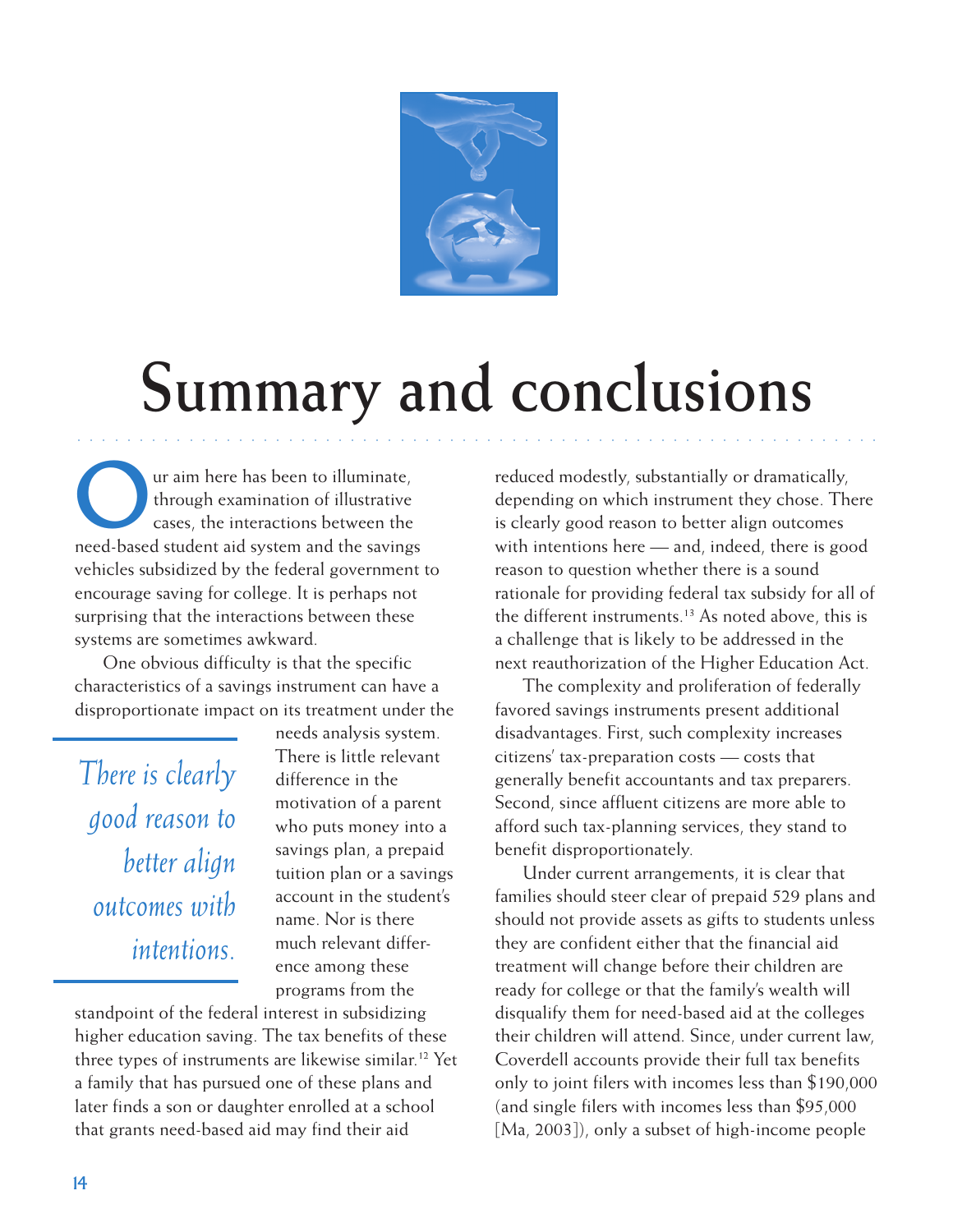will be interested in these accounts. All highincome people can take advantage of 529 prepayment plans without risking a financial aid penalty.

The fact that it is the highest-income families who are least likely to face a financial aid penalty for investing in federally subsidized savings programs — simply because they are outside the need-based aid system altogether — raises another issue, as many may view this inequality in benefits as improper in itself. Apart from the equity question, however, the aim of savings subsidies is presumably to encourage more saving for college than would otherwise occur. But it is the highestincome people, those who are outside the needbased financial aid system, who are least likely to have their savings decisions influenced by tax subsidies for college saving. The reason for this is that high-income people are much more likely than others to have substantial accumulations of

assets independent of college-savings incentives. Such individuals can realize the tax benefits of particular savings instruments simply by reallocating existing assets into tax-preferred instruments. If the goal, then, is to use federal tax subsidies to increase the amount of college savings among families, focusing those subsidies on families of relatively limited means is consistent with that goal.<sup>14</sup>

These issues about the implications of collegesavings plans for both governmental and institutional policy clearly deserve more attention, and we intend to pursue them further in future work. There is also a need for empirical study of the behavioral effects of college-saving incentives work that is, unfortunately, very hard to do well.<sup>15</sup> We hope that this contribution has helped to clarify some of the basic relationships between savings incentives and the need-based aid system and, in that way, has helped set the stage for more productive discussion and for further work.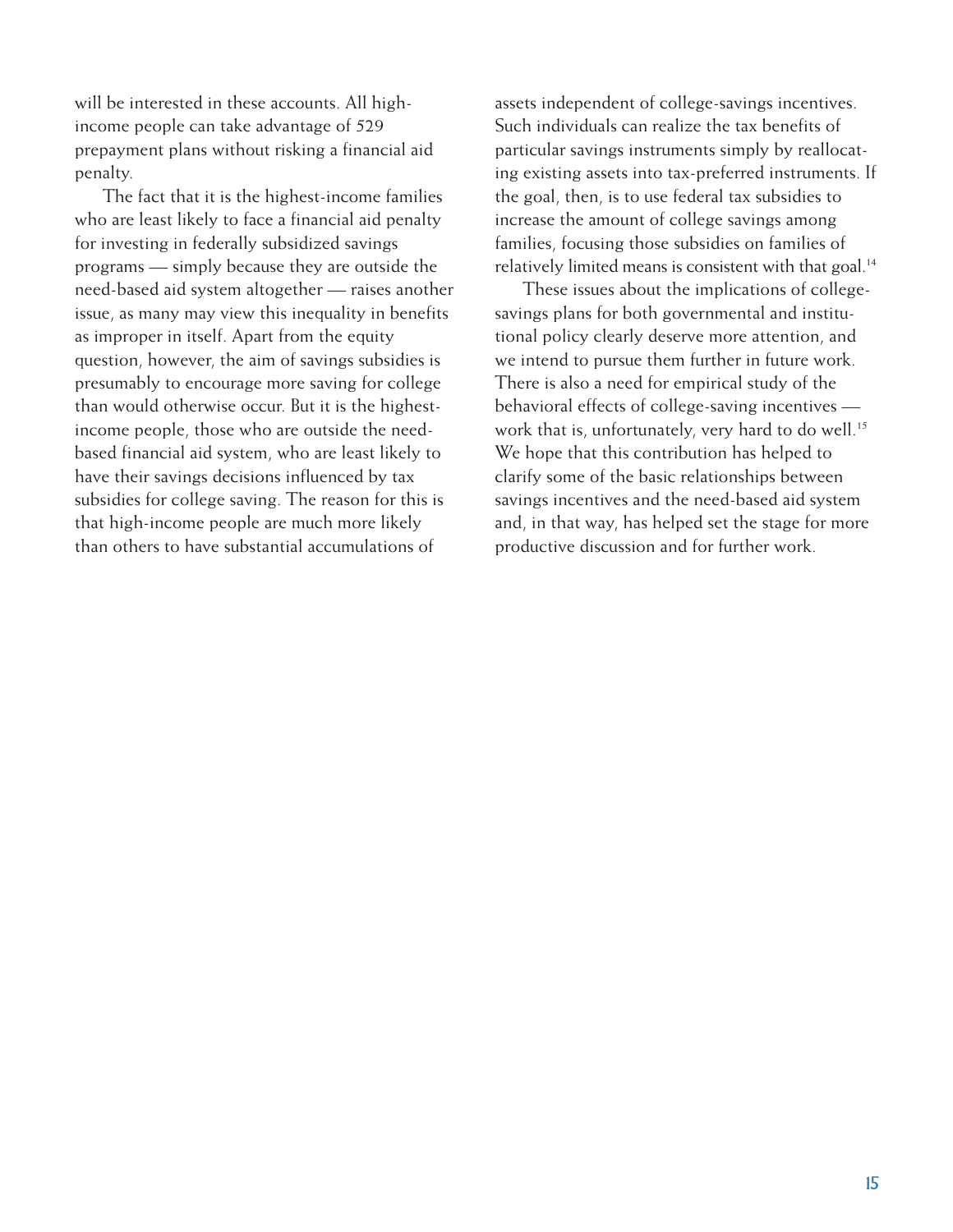#### Table 1. Impact on financial aid of a \$100 increase in asset holding or income, by family income and cost of attendance

|                    |                          | Cost of attendance |                |                |                |                |                |
|--------------------|--------------------------|--------------------|----------------|----------------|----------------|----------------|----------------|
| Family income      |                          | Low price          |                | Medium price   |                | High price     |                |
|                    |                          | One                | Four           | One            | Four           | One            | Four           |
|                    |                          | year               | years          | year           | years          | year           | years          |
|                    |                          |                    |                |                |                |                |                |
| Low                |                          |                    |                |                |                |                |                |
| \$100 increase in  | Income                   | $-22$              | NA             | $-22$          | NA             | $-22$          | NA             |
|                    | Prepaid plan             | $-100$             | <b>NA</b>      | $-100$         | <b>NA</b>      | $-100$         | <b>NA</b>      |
|                    | 529 saving               | $-2.66$            | $-10.1$        | $-2.66$        | $-10.1$        | $-2.66$        | $-10.1$        |
|                    | Student savings          | $-35$              | $-82.1$        | $-35$          | $-82.1$        | $-35$          | $-82.1$        |
|                    | General financial assets | $-2.66$            | $-10.1$        | $-2.66$        | $-10.1$        | $-2.66$        | $-10.1$        |
| Middle             |                          |                    |                |                |                |                |                |
| $$100$ increase in | Income                   | $\overline{0}$     | NA             | $-34$          | NA             | $-34$          | <b>NA</b>      |
|                    | Prepaid                  | $\overline{0}$     | $\overline{0}$ | $-100$         | <b>NA</b>      | $-100$         | NA             |
|                    | 529 saving               | $\Omega$           | $\Omega$       | $-4.1$         | $-15.3$        | $-4.1$         | $-15.3$        |
|                    | Student savings          | $\theta$           | $\overline{0}$ | $-35$          | $-82.1$        | $-35$          | $-82.1$        |
|                    | General financial assets | $\Omega$           | $\overline{0}$ | $-4.1$         | $-15.3$        | $-4.1$         | $-15.3$        |
| Upper-middle       |                          |                    |                |                |                |                |                |
| \$100 increase in  | Income                   | $\overline{0}$     | NA             | $-47$          | NA             | $-47$          | NA             |
|                    | Prepaid                  | $\Omega$           | $\overline{0}$ | $-100$         | <b>NA</b>      | $-100$         | <b>NA</b>      |
|                    | 529 saving               | $\Omega$           | $\overline{0}$ | $-5.6$         | $-20.7$        | $-5.6$         | $-20.7$        |
|                    | Student savings          | $\theta$           | $\overline{0}$ | $-35$          | $-82.1$        | $-35$          | $-82.1$        |
|                    | General financial assets | $\overline{0}$     | $\overline{0}$ | $-5.6$         | $-20.7$        | $-5.6$         | $-20.7$        |
| High               |                          |                    |                |                |                |                |                |
| \$100 increase in  | Income                   | $\Omega$           | <b>NA</b>      | $\overline{0}$ | <b>NA</b>      | $\Omega$       | NA             |
|                    | Prepaid                  | $\overline{0}$     | $\overline{0}$ | $\overline{0}$ | $\overline{0}$ | $\overline{0}$ | $\overline{0}$ |
|                    | 529 saving               | $\Omega$           | $\Omega$       | $\Omega$       | $\overline{0}$ | $\Omega$       | $\overline{0}$ |
|                    | Student savings          | $\theta$           | $\Omega$       | $\Omega$       | $\overline{0}$ | $\Omega$       | $\Omega$       |
|                    | General financial assets | $\overline{0}$     | $\overline{0}$ | $\mathbf{0}$   | $\mathbf{0}$   | $\overline{0}$ | $\theta$       |

Note: We do not report four-year data for changes in income because the relationship displayed is between income in a given year and need reduction in a given year. For other items, the relationship is between the size of a stock of accumulated saving and the need reduction, first for one year and then accumulated over four years.

See text for full treatment of income groups. In summary, they are:

Low income — Pell-eligible, lowest marginal rate in needs analysis Middle income — Pell-ineligible, intermediate marginal rate in needs analysis Upper-middle income — Pell-ineligible, top marginal rate in needs analysis High income — No need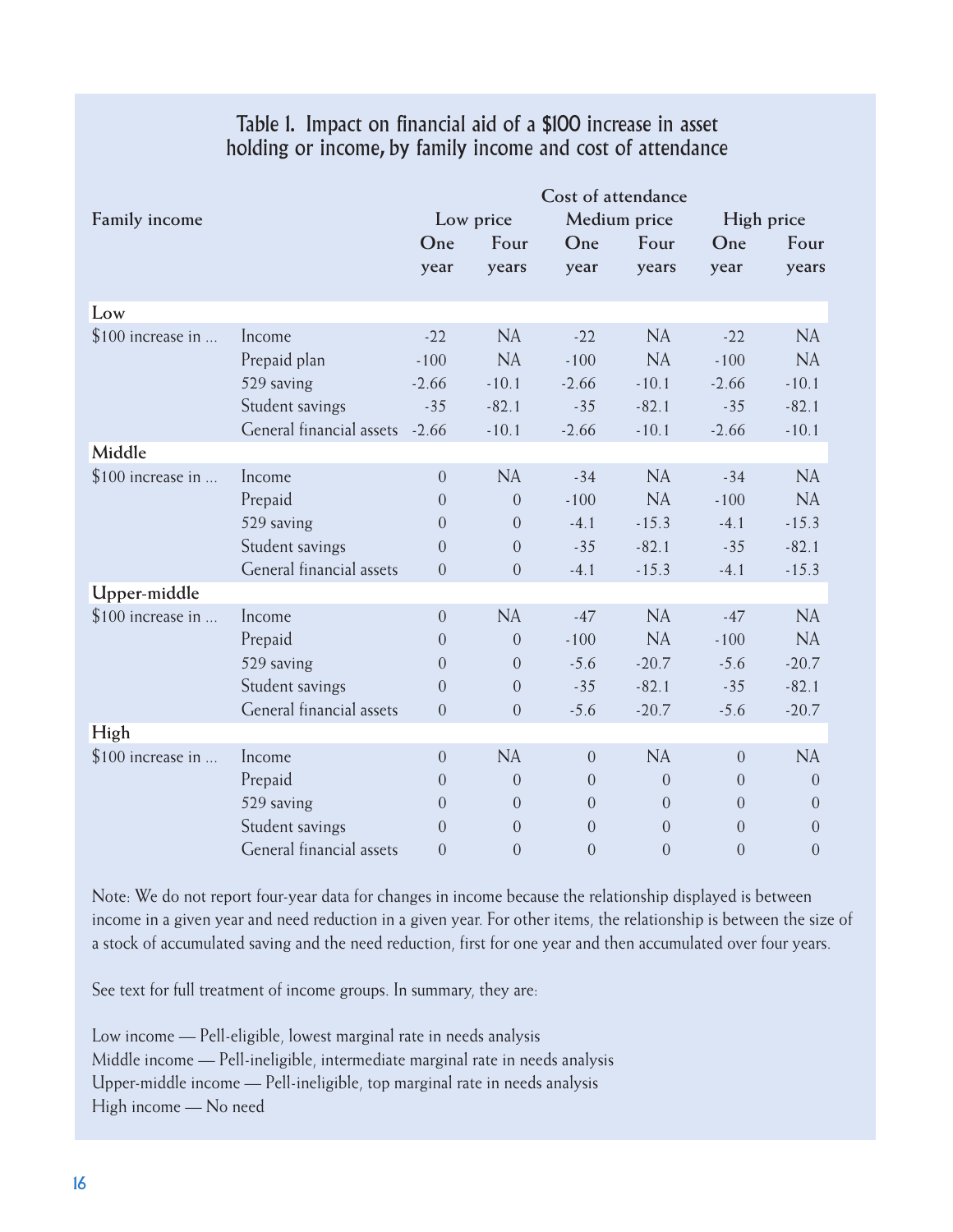

## **References**

○○○○○○○○○○ ○○○○○○○○○○○○○○○○○○○○○○○○○○○○○○○○○○○○○○○○○○○○○○○○○○○○○○○

- Case, K.E. and M.S. McPherson (1986). *Does need-based student aid discourage saving for college?* New York, College Entrance Examination Board: Copies available from College Board Publications.
- Dynarski, Susan (April 2004, unpublished). "Tax Policy and Education Policy: Collision or Coordination? A Case Study of the 529 and Coverdell Saving Incentives."
- Edlin, A. and A.W. Dick (1997). "The Implicit Taxes in College Financial Aid." *Journal of Public Economics* 65(3): 295-322.
- "Federal Methodology Needs Analysis Tables." http://www.fafsa.com/fmtables.htm (Web site as of May 18, 2004).

Feldstein, M. (1995). "College Scholarship Rules and Private Saving." *American Economic Review* 85(3): 552-566.

- General Accounting Office (1995). College Savings: Information on State Tuition Prepayment Programs.
- Ma, J. and D. Fore (2002). "Saving for College with 529 Plans and Other Options." *Retirement Planning* (September/October): 43-52.
- McPherson, M.S. and M.O. Schapiro (1998). *The student aid game: meeting need and rewarding talent in American higher education*. Princeton, N.J., Princeton University Press.
- Schmidt, P. (2003). Pre-paid Tuition Plans Feel the Pinch. *Chronicle of Higher Education*, September 12.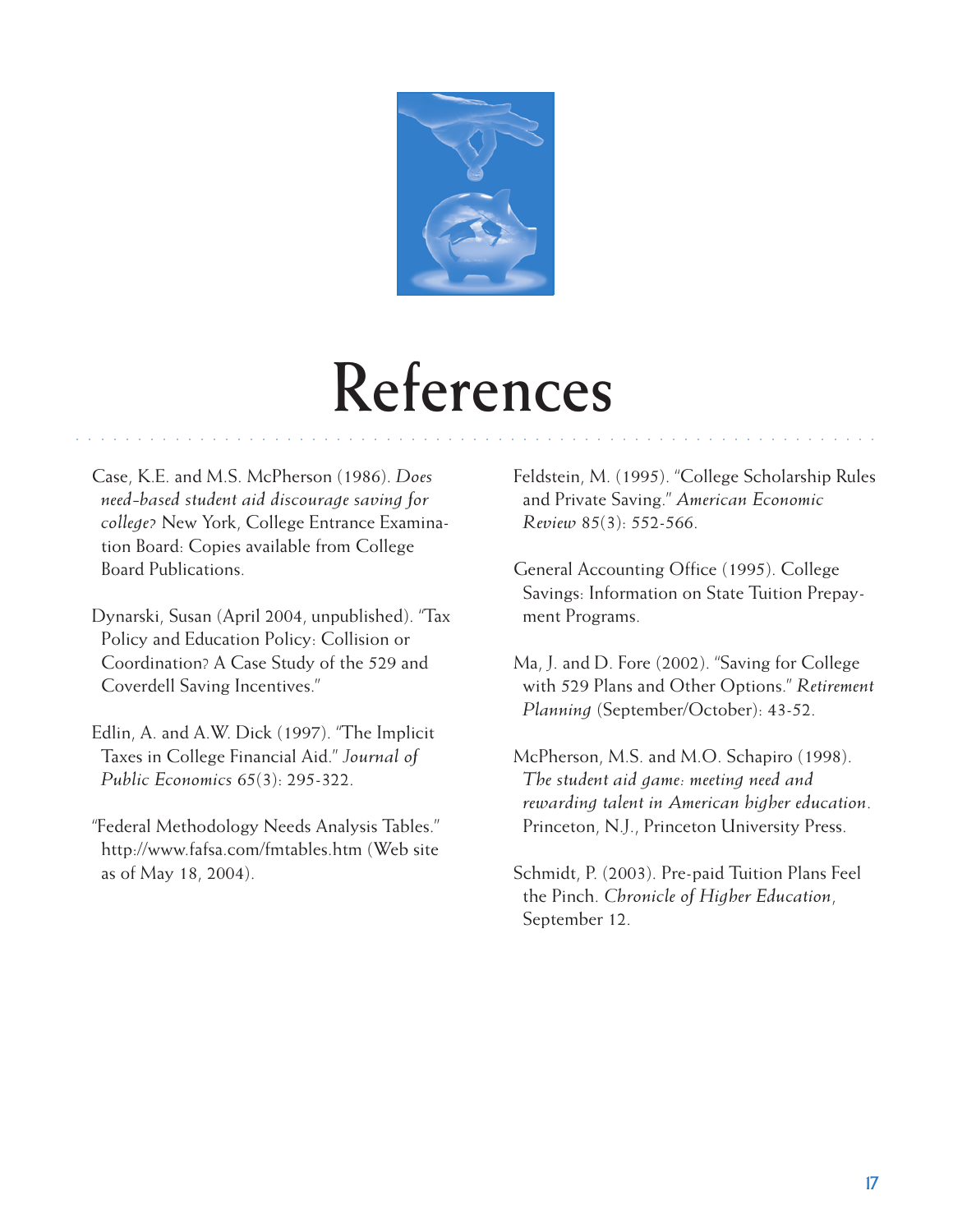

## **Endnotes**

○○○○○○○○○○ ○○○○○○○○○○○○○○○○○○○○○○○○○○○○○○○○○○○○○○○○○○○○○○○○○○○○○○○

<sup>1</sup> A recent paper by Dynarski (2004) addresses related themes, with an emphasis on the interactions between income taxes and the needs analysis system.

2 Basic information about needs analysis methodologies is available at the College Board Web site, www.collegeboard.com. A small number of highly selective colleges (referred to as the "568 group," a label that derives from a feature in federal law that allows these schools to cooperate in assessing their students' need for assistance) have recently adopted a third methodology, a modification of the Institutional Methodology. There are some significant differences in this methodology that are relevant to comparison of savings plans — notably, student assets are treated on a par with parents' assets, rather than being assessed much more heavily. Of course, when parents are saving for college, few of them can be confident their son or daughter will be admitted to or choose to attend one of this limited set of institutions.

<sup>3</sup> In some states, your son may receive a smaller state grant as a result of having a higher EFC.

4 Our analysis also ignores students who attend college less than half time; they generally are ineligible for federal need-based aid.

<sup>5</sup> Note that retirement-savings vehicles such as the 401k are not counted in total assets in the financial aid system and therefore do not reduce the calculated level of need.

6 This calculation makes most sense if the decrease in need is reflected in a decrease in grant, rather than in loan. However, the four-year cumulation is a reminder that families must plan on a repeated impact of the asset value on the needs analysis over the student's time in college.

 $7$  This is true, anyway, of the first two years of college. For families expecting community college to be followed by two years of attendance at a four-year institution, the calculation is obviously different.

8 Individual institutions may use "professional judgment" to modify this result either in the case of outside scholarships or of prepaid tuition. However, institutions are bound by the rule that says that no student who receives any federal aid from the major (Title IV) programs can receive a total aid package that exceeds need as measured by the Federal Methodology. This constrains the ability of aid officers to "discount" the impact of such resources on need.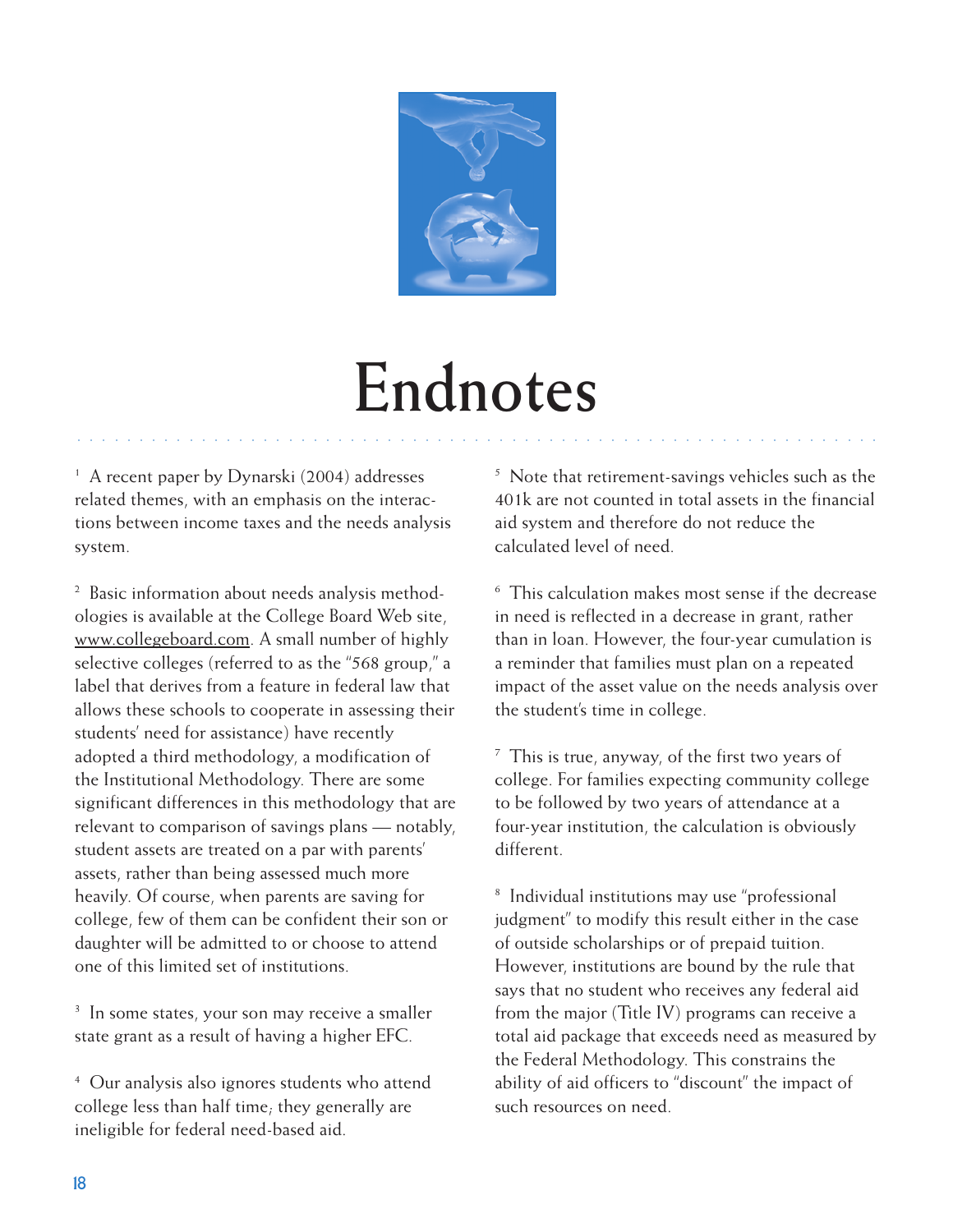<sup>9</sup> There is active discussion of modifying this aspect of the federal needs analysis methodology during the next reauthorization of the Higher Education Act.

<sup>10</sup> This treatment of Coverdell accounts may also be addressed in the upcoming reauthorization.

<sup>11</sup> The more rapidly the asset is drawn down, the smaller is the total impact on need, since the "tax" in later years will be applied to a smaller base.

<sup>12</sup> As noted above, there is an income test on the tax benefits of the Coverdell accounts.

<sup>13</sup> A prepaid tuition program can really be factored into two components: a savings program and a tuition insurance program. There is no reason in principle why these two elements could not be separated, with states or groups of schools selling tuition insurance policies. Whether such insurance policies, separated from tax policies, would find a market at a price that covers costs is questionable.

<sup>14</sup> The issues here closely parallel those regarding incentives for retirement saving. For a critical review of the literature on the impact of savings incentives for retirement, see Engen, Gale and Scholz (1996). In their piece, they offer the following observation about behavioral responses to taxation: "... [D]ecisions concerning the timing of economic transactions are the most clearly responsive to tax considerations. The next tier of responses includes financial and accounting choices, such as allocating a given amount of saving to tax-deferred versus other assets. The least responsive category of behavior applies to agents' real decisions, such as the level of saving" (p. 135).

<sup>15</sup> The review by Engen, Gale and Scholz (1996) of attempts to do such empirical work in the related context of retirement savings incentives underscores the severe empirical challenges.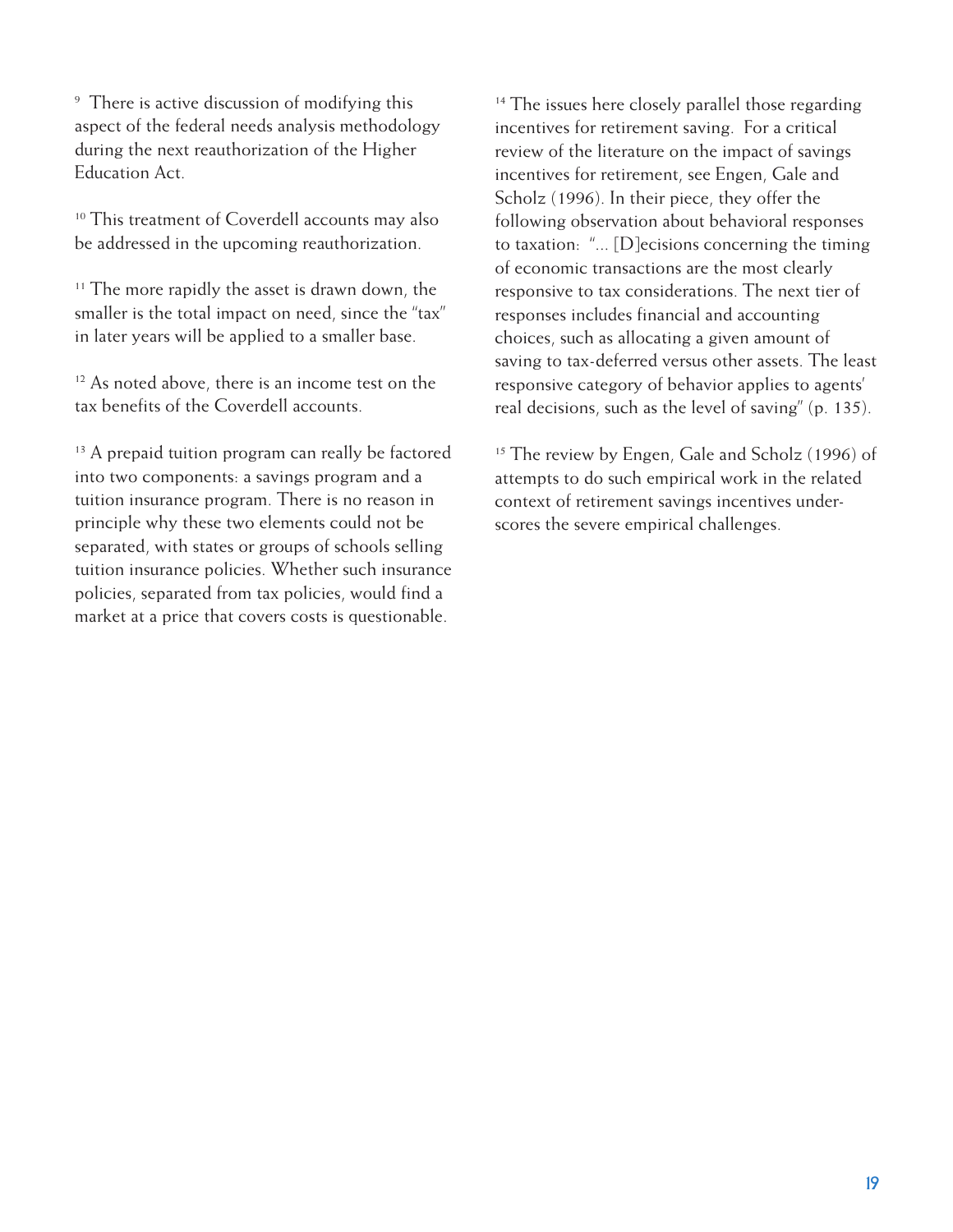#### **About the authors**

**Roberto M. Ifill** is an independent consultant on higher education in Washington, D.C. Previously, he was a Research Fellow at the American Council on Education and served on the senior staff at Macalester College and at Connecticut College. Before that, Ifill was a program officer at the Andrew Mellon Foundation and was the dean of freshmen and a member of the economics department at Williams College. He holds a doctorate in economics from Yale University.

**Michael S. McPherson** is president of the Spencer Foundation in Chicago. Previously, he was president of Macalester College and before that was the dean of faculty and a member of the economics department at Williams College. He has served as a Senior Fellow at the Brookings Institution and as a member of the Institute for Advanced Study in Princeton, N.J. He has coauthored several books and a number of articles on higher education finance with Morty Schapiro, president of Williams College.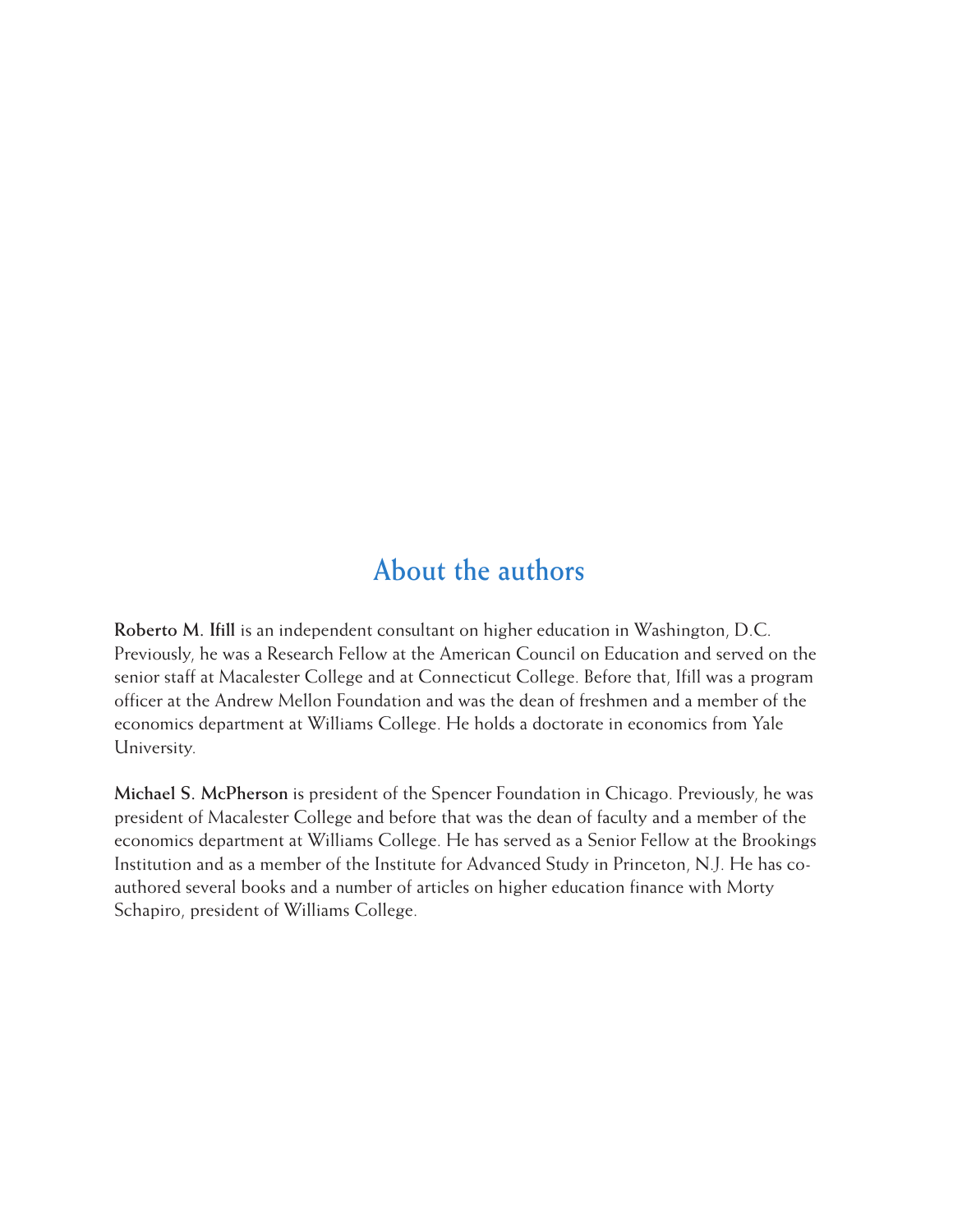

#### **Also available from Lumina Foundation for Education**

○○○○○○○○○○ ○○○○○○○○○○○○○○○○○○○○○○○○○○○○○○○○○○○○○○○○○○○○○○○○○○○○○○○

Expanding College Access: The Impact of State Finance Strategies *Edward P. St. John, Choong-Geun Chung, Glenda D. Musoba, Ada B. Simmons, Ontario S. Wooden and Jesse P. Mendez February 2004*

Unintended Consequences of Tuition Discounting *Jerry Sheehan Davis May 2003*

Following the Mobile Student; Can We Develop the Capacity for a Comprehensive Database to Assess Student Progression? *Peter T. Ewell, Paula R. Schild and Karen Paulson April 2003*

> Meeting the Access Challenge: Indiana's Twenty-first Century Scholars Program *Edward P. St. John, Glenda Droogsma Musoba, Ada B. Simmons and Choong-Geun Chung August 2002*

Unequal Opportunity: Disparities in College Access Among the 50 States *Samuel M. Kipp III, Derek V. Price and Jill K. Wohlford January 2002*

> Hope Works: Student use of Education Tax Credits *Barbara A. Hoblitzell and Tiffany L. Smith November 2001*

Learning in the Fast Lane: Adult Learners' Persistence and Success in Accelerated College Programs *Raymond J. Wlodkowski, Jennifer E. Mauldin and Sandra W. Gahn August 2001*

Debts and Decisions: Student Loans and Their Relationship to Graduate School and Career Choice *Donald E. Heller June 2001*

Funding the "Infostructure:" A Guide to Financing Technology Infrastructure in Higher Education *Jane V. Wellman and Ronald A. Phipps April 2001*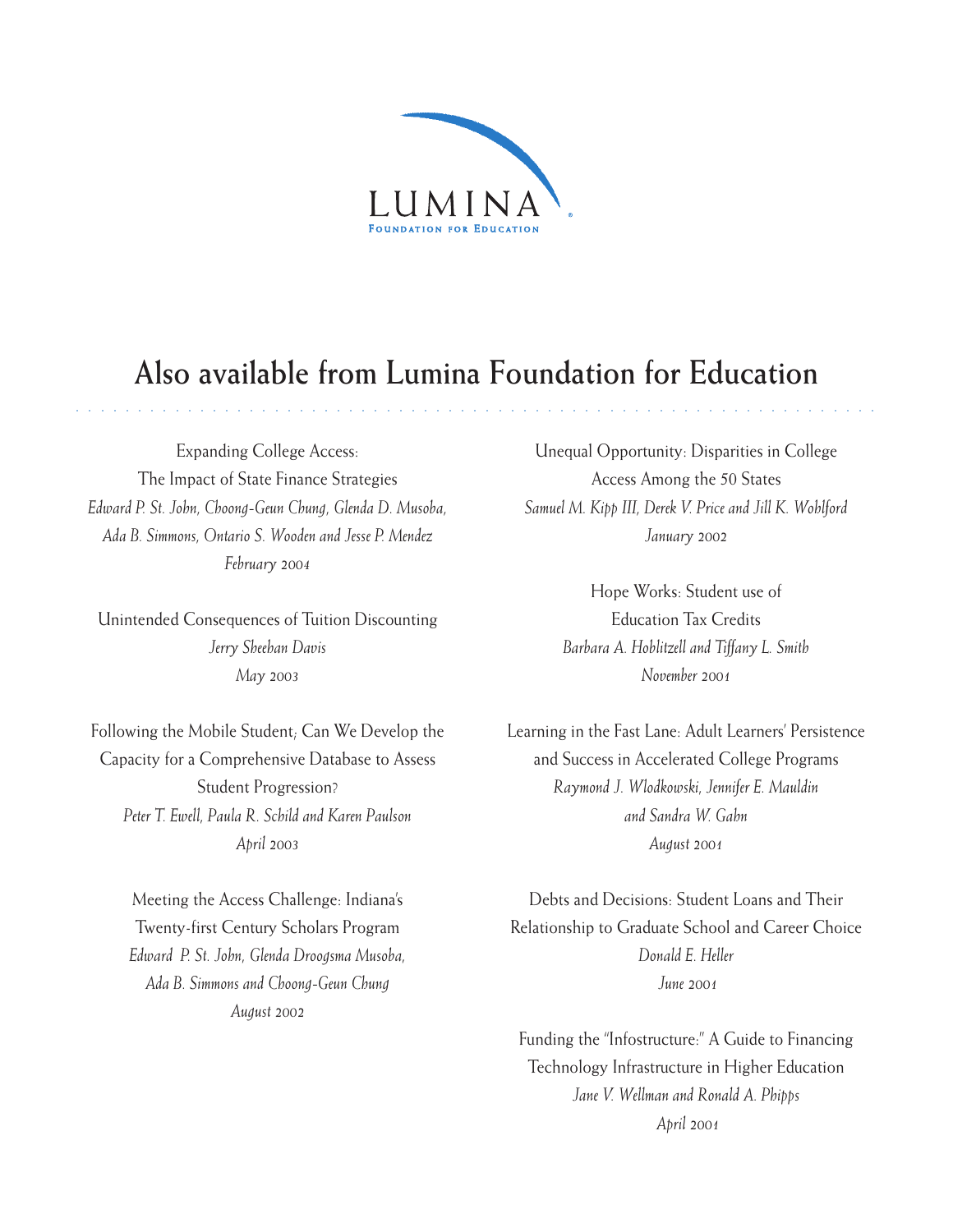Discounting Toward Disaster: Tuition Discounting, College Finances, and Enrollments of Low-Income Undergraduates *Kenneth E. Redd December 2000*

College Affordability: Overlooked Long-Term Trends and Recent 50-State Patterns *Jerry Sheehan Davis November 2000*

HBCU Graduates: Employment, Earnings and Success After College *Kenneth E. Redd August 2000*

> Student Debt Levels Continue to Rise Stafford Indebtedness: 1999 Update *Patricia M. Scherschel June 2000*

Presidential Essays: Success Stories — Strategies that Make a Difference at Thirteen Independent Colleges and Universities *Allen P. Splete, Editor March 2000*

Are College Students Satisfied? A National Analysis of Changing Expectations *Lana Low February 2000*

Fifty Years of Innovations in Undergraduate Education: Change and Stasis in the Pursuit of Quality *Gary H. Quehl, William H. Bergquist and Joseph L. Subbiondo October 1999*

Cost, Price and Public Policy: Peering into the Higher Education Black Box *William L. Stringer, Alisa F. Cunningham, with Jamie P. Merisotis, Jane V. Wellman and Colleen T. O'Brien August 1999*

> Student Indebtedness: Are Borrowers Pushing the Limits? *Patricia M. Scherschel November 1998*

It's All Relative: The Role of Parents in College Financing and Enrollment *William L. Stringer, Alisa F. Cunningham, Colleen T. O'Brien and Jamie P. Merisotis October 1998*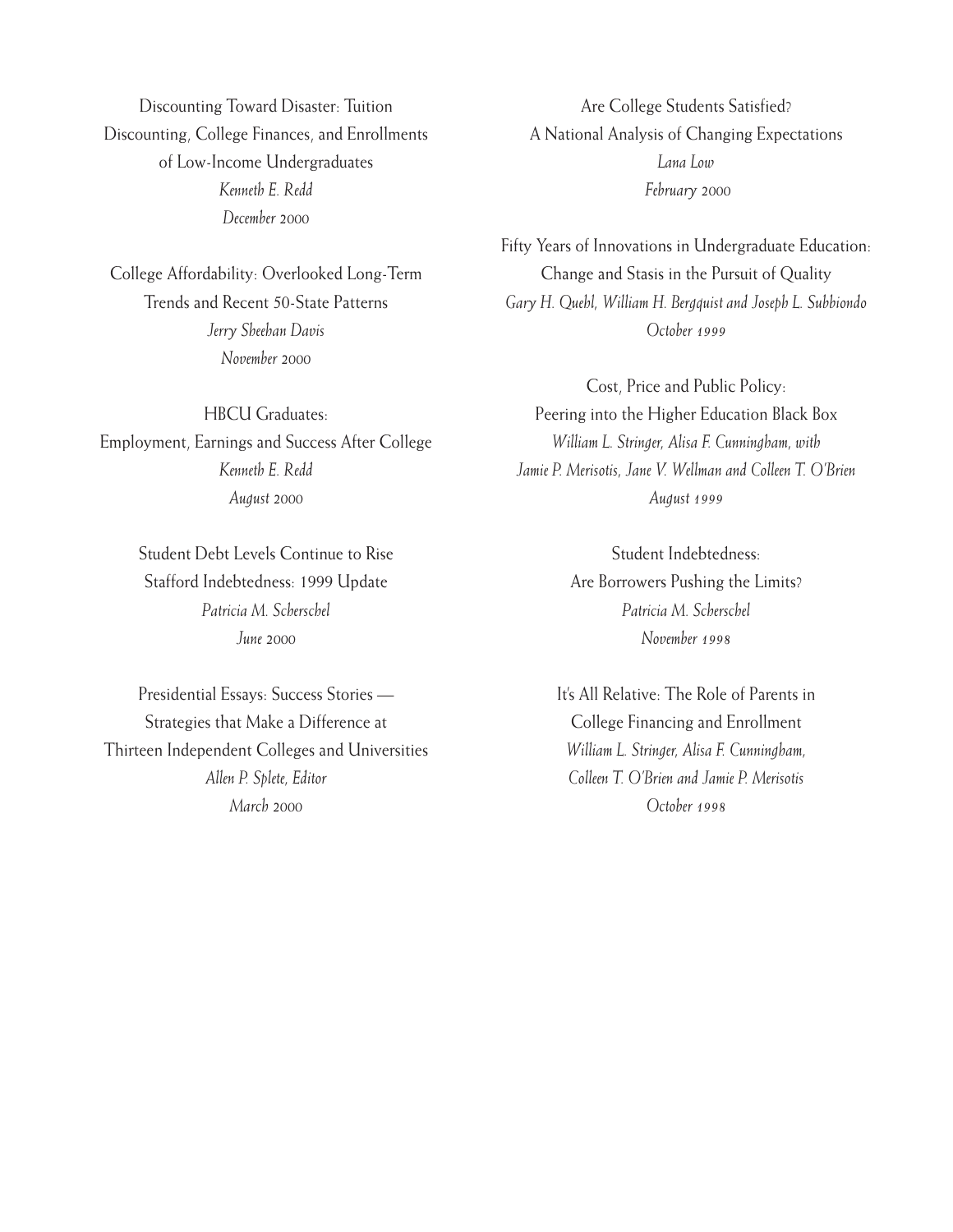

#### **NEW AGENDA SERIES™**

umina Foundation for Education, a private,<br>
independent foundation, strives to help people<br>
achieve their potential by expanding access and<br>
suggest in advertise here a high select Through independent foundation, strives to help people success in education beyond high school. Through research, grants for innovative programs and communication initiatives, Lumina Foundation addresses issues surrounding financial access and educational retention and degree or certificate attainment — particularly among underserved student groups, including adult learners.

 Focusing on these areas, the Foundation frames issues and explores new solutions through fact-based research. Because we strive to be a credible and objective source of information on issues affecting higher education, Lumina Foundation encourages original sponsored research. The results of that research, and therefore the content of this and other Lumina Foundation® publications, do not necessarily represent the views of the Foundation or its employees.

 Believing that published research may have the longest-term impact on higher education, the Foundation publishes and disseminates articles, research reports and books. We prefer topics and approaches that are more practical than theoretical, and which emphasize pragmatic tools that will assist institutions and public policy-makers.

Additional information about the Foundation's research program may be obtained from:

> Dr. Robert C. Dickeson Senior Vice President for Higher Education Policy, Research and Evaluation *rdickeso@luminafoundation.org*

Additional information about Lumina Foundation® programs and communications may be obtained from: Susan O. Conner Executive Vice President and Chief Operating Officer *sconner@luminafoundation.org*

> Lumina Foundation for Education P. O. Box 1806 Indianapolis, IN 46206-1806 800-834-5756 *www.luminafoundation.org*

Lumina Foundation for Education New Agenda Series™

Robert C. Dickeson Executive Editor

David S. Powell Director of Publications

Jean B. Rose Copy Editor

Natasha Swingley Design and Production

Printed by SPG Graphics Inc.

Lumina Foundation for Education Editorial Advisory Board

Deborah G. Bonnet Susan O. Conner Jerry S. Davis Jill Wohlford

Lumina Foundation for Education New Agenda Series™ is published periodically by Lumina Foundation for Education P.O. Box 1806 Indianapolis, IN 46206-1806

First-class postage paid at Indianapolis, Ind. Copyright © 2004 Lumina Foundation for Education, Inc. All rights reserved.

Send all name and address changes to: Lumina Foundation for Education Attn: Database Manager 3813 E. Winston Street Bloomington, IN 47401-4292 *nswingley@luminafoundation.org*